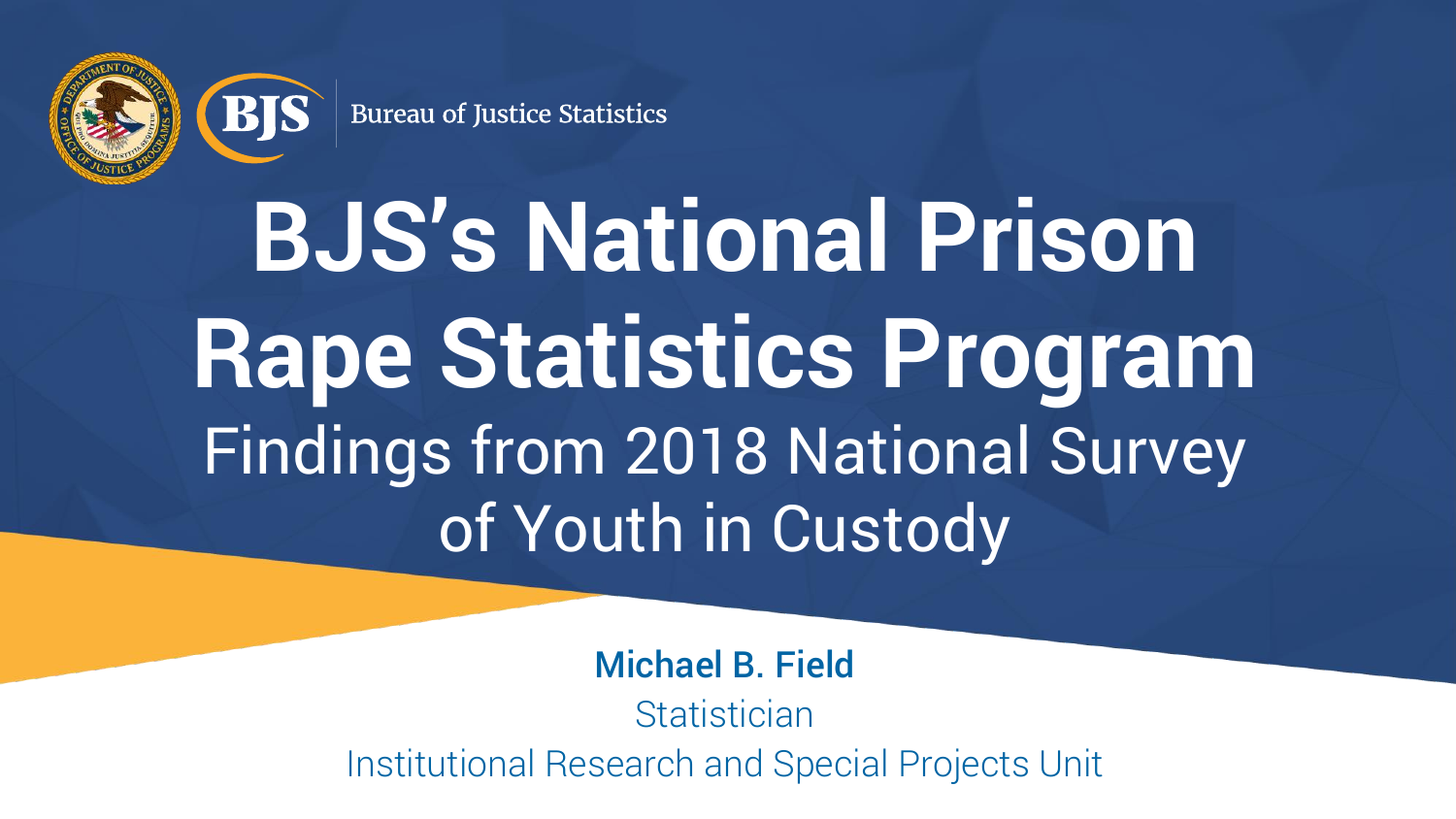#### Presentation Agenda

1. Prison Rape Background: History and the Role of BJS

#### 2. National Survey of Youth in Custody: Findings and Updates from the Latest Survey

3. Next Steps and Closing

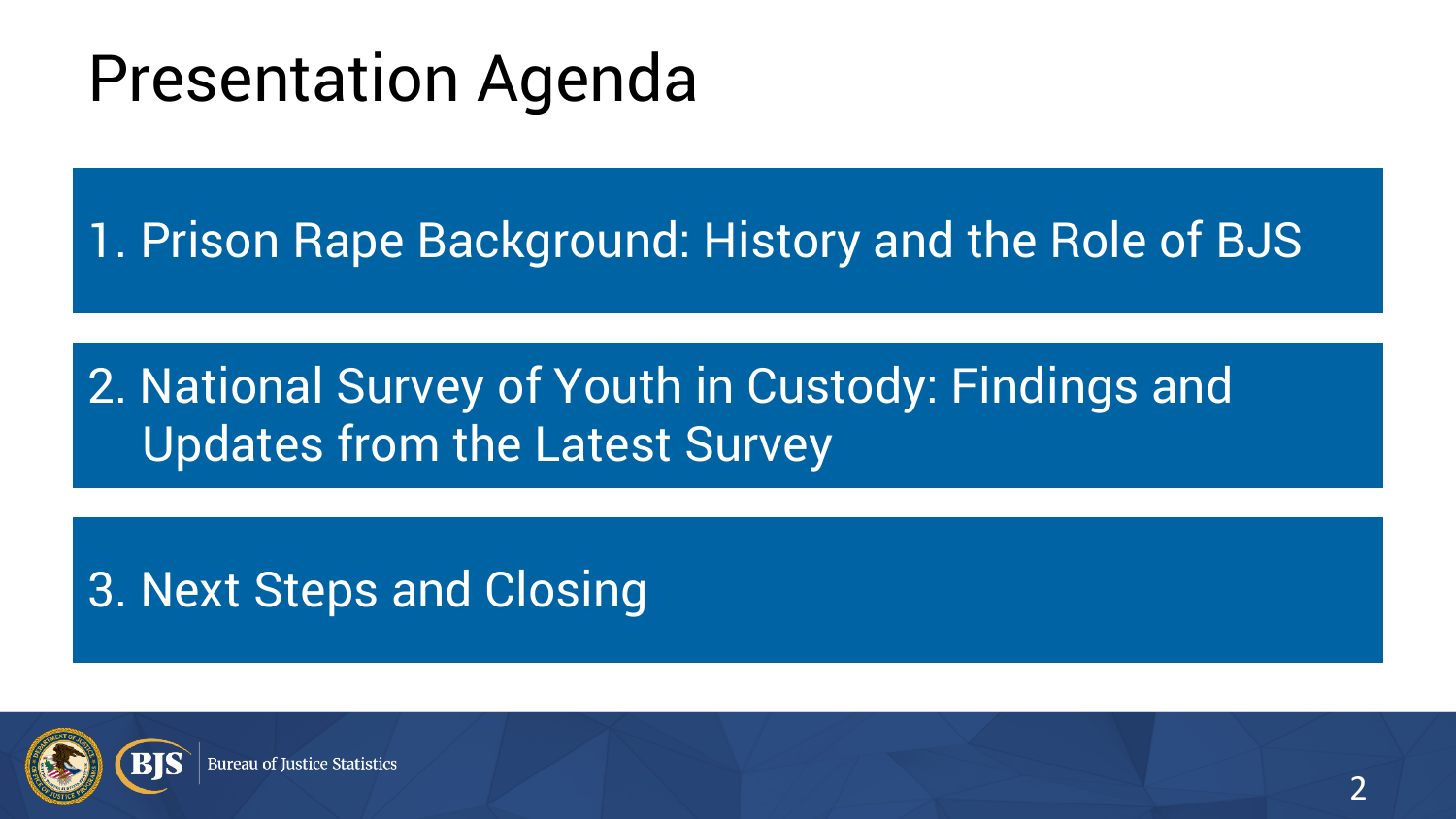#### **Prison Rape Background** History and the Role of BJS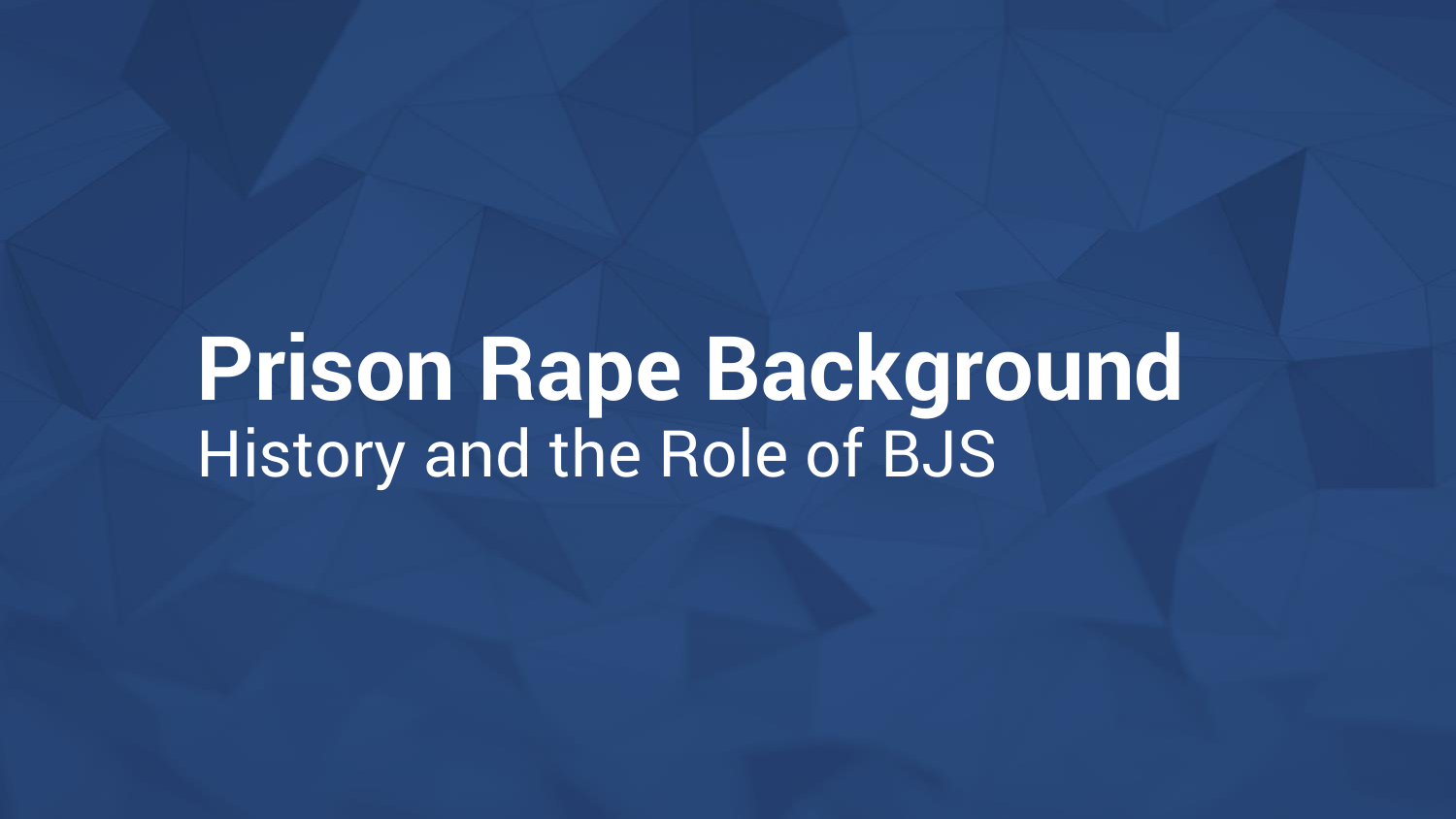#### What is prison rape?

It isn't just prisons

It includes a range of acts

It isn't just inmate-on-inmate

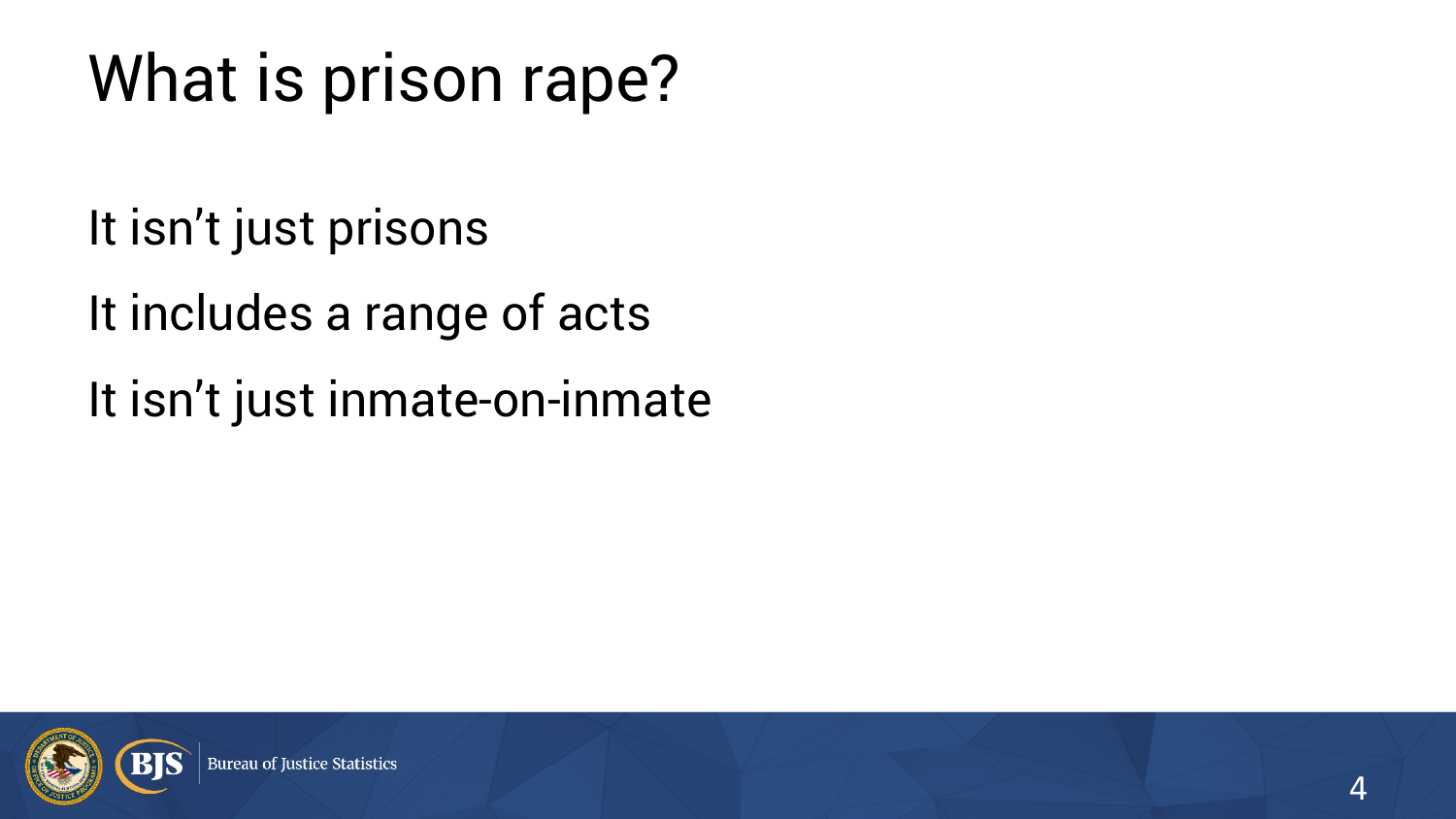#### Prison rape is rape

Leaves lasting trauma

Spreads infectious diseases

Violates Eighth Amendment

Increases tensions in prisons

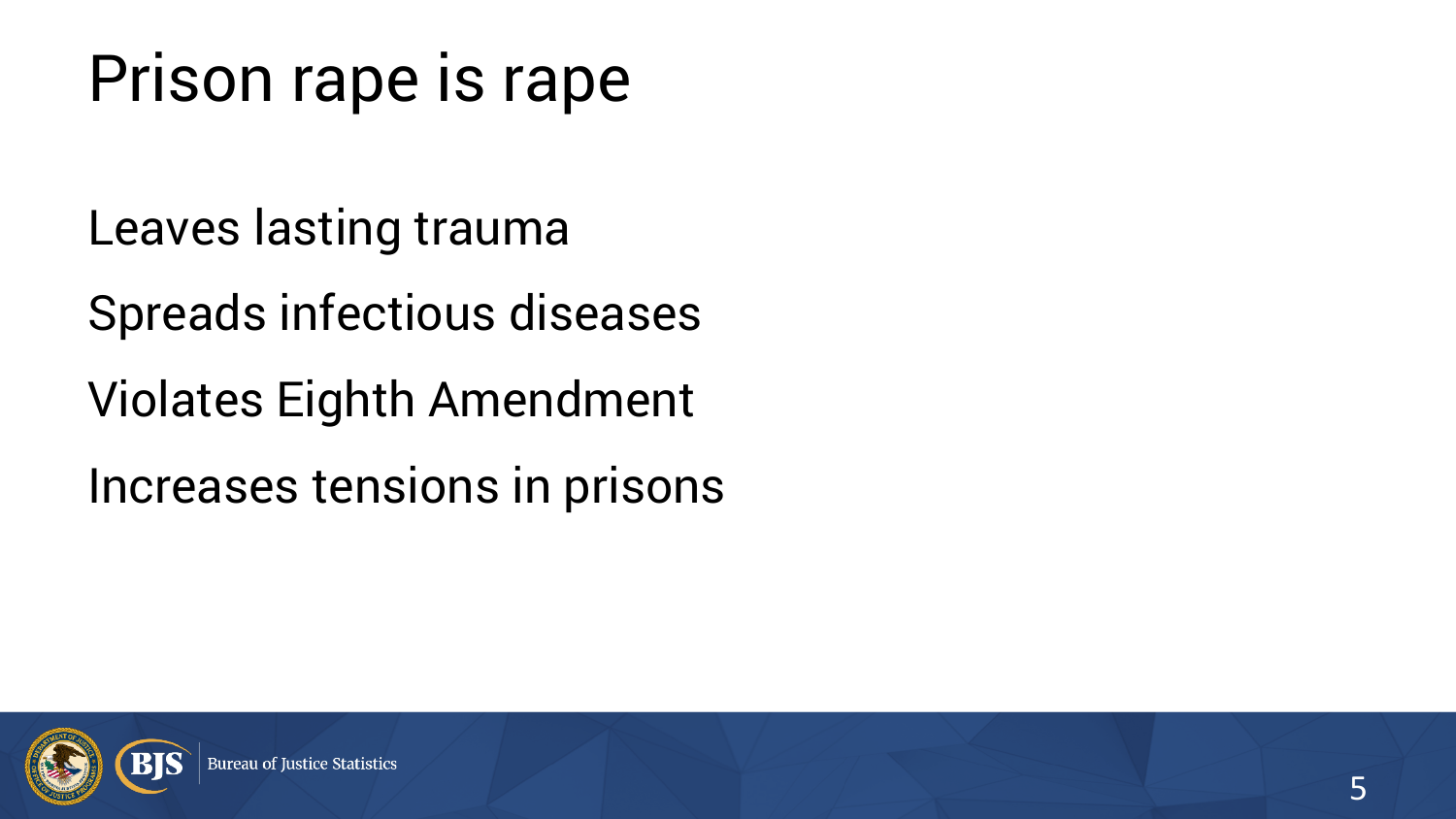#### Prison Rape Elimination Act (PREA) of 2003

*To provide for the analysis of the incidence and effects of prison rape in Federal, State, and local institutions and to provide information, resources, recommendations and funding to protect individuals from prison rape.*

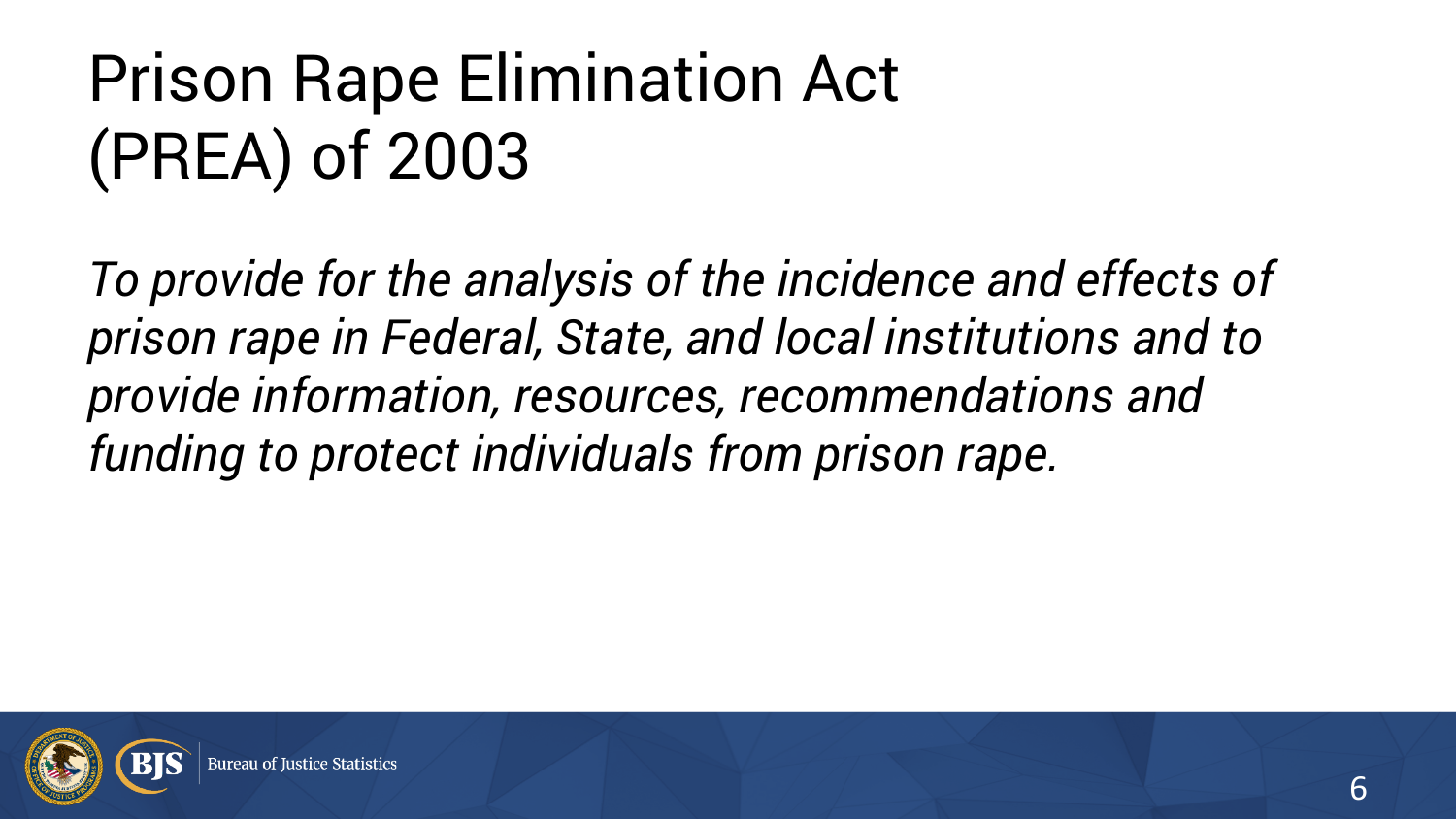#### PREA included roles for multiple stakeholders

Bureau of Justice Assistance and National Institute of Corrections provide technical assistance and grant funding

National Prison **Rape Reduction Commission** studied prison rape and drafted PREA Standards

Review Panel on Prison Rape carries out public hearings with high- and low-rate facilities

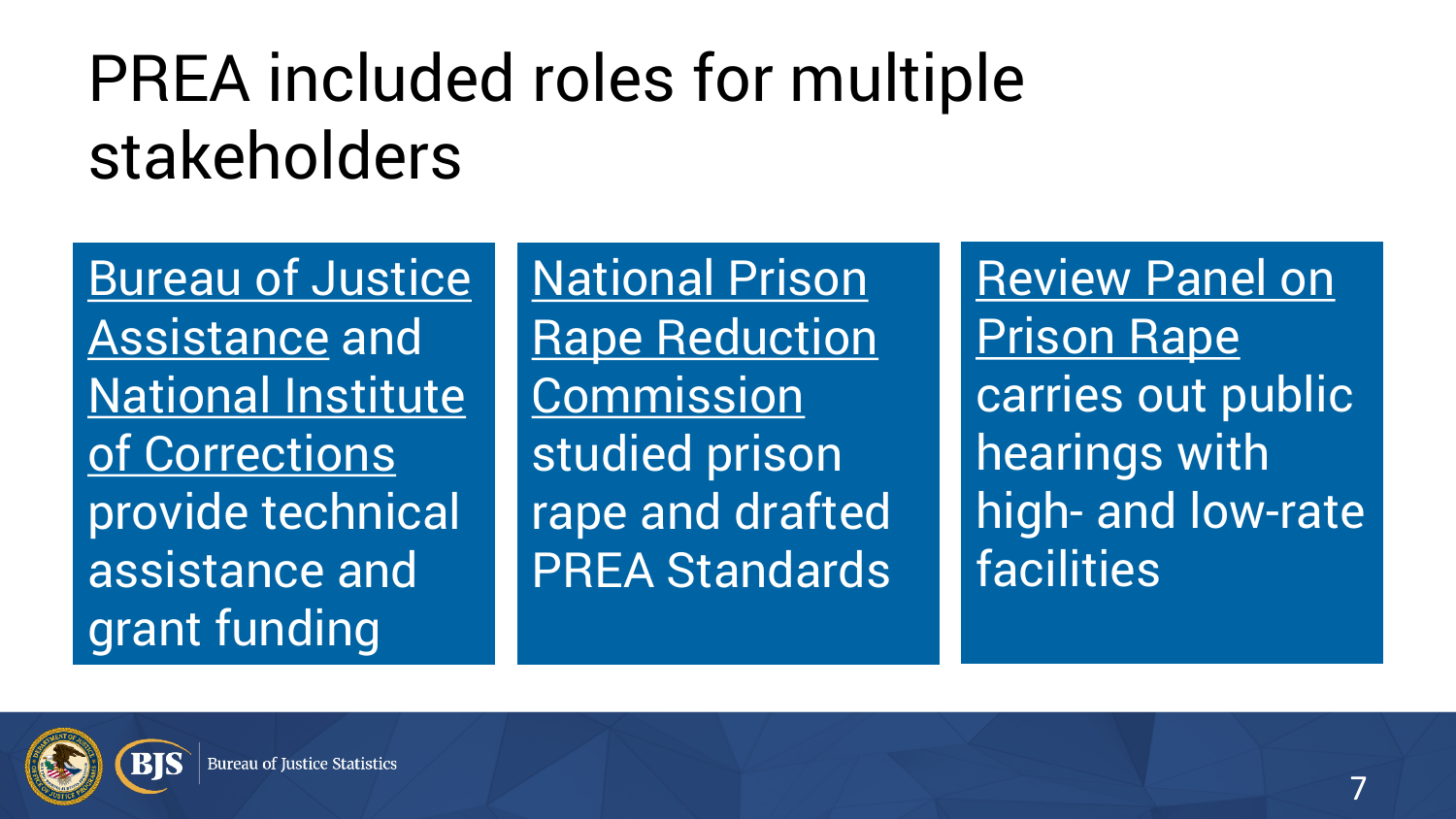#### What is BJS's role in PREA?

Generate annual statistics on the incidence of prison rape

Identify facilities with high- and low-incidence rates

Identify common characteristics of victims, perpetrators, and facilities

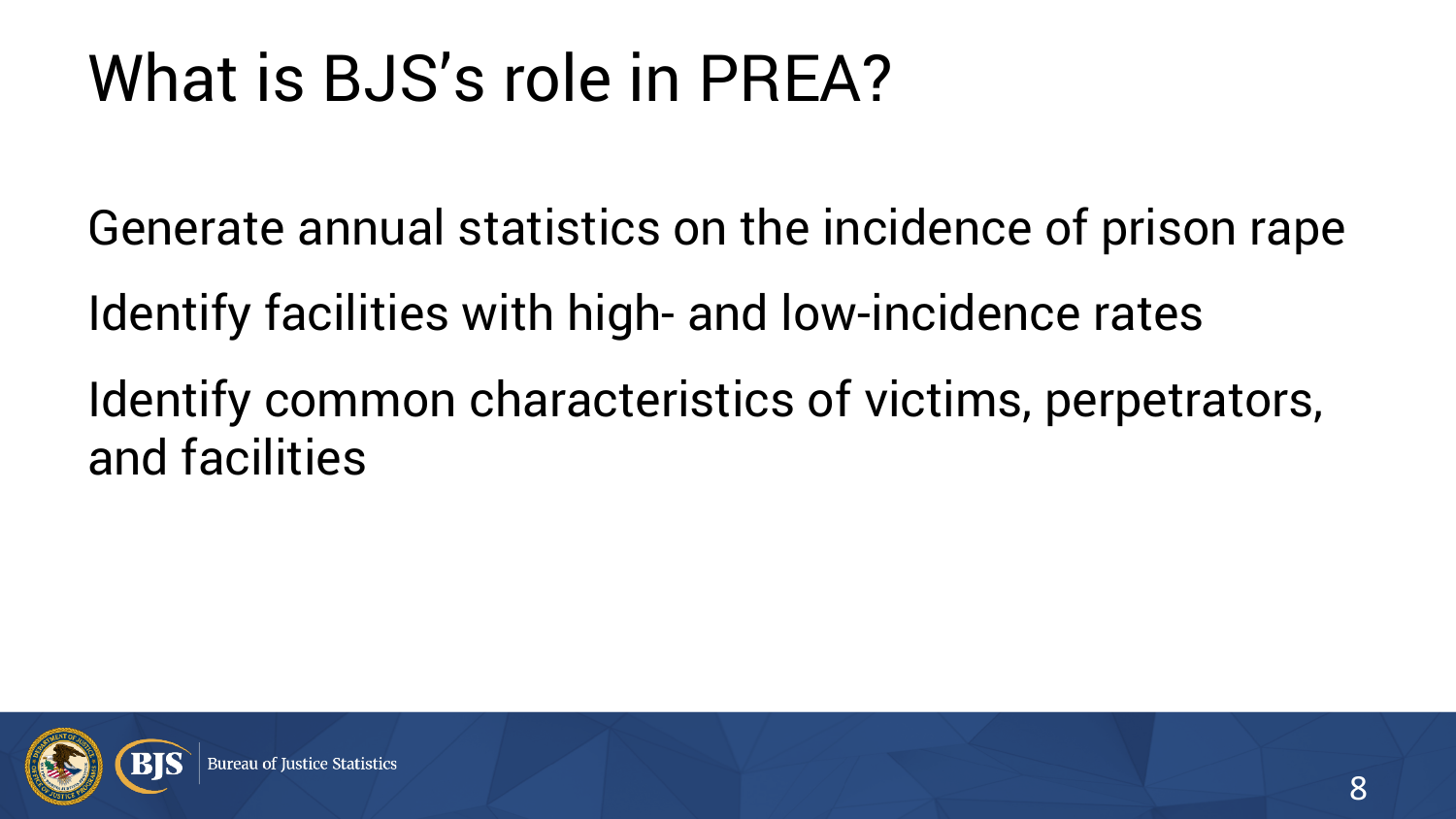#### Before PREA, researchers disagreed on how often prison rape happened

Early research on the prevalence of prison rape showed inconsistency

2004 National Institute of Justice (NIJ) meta-analysis



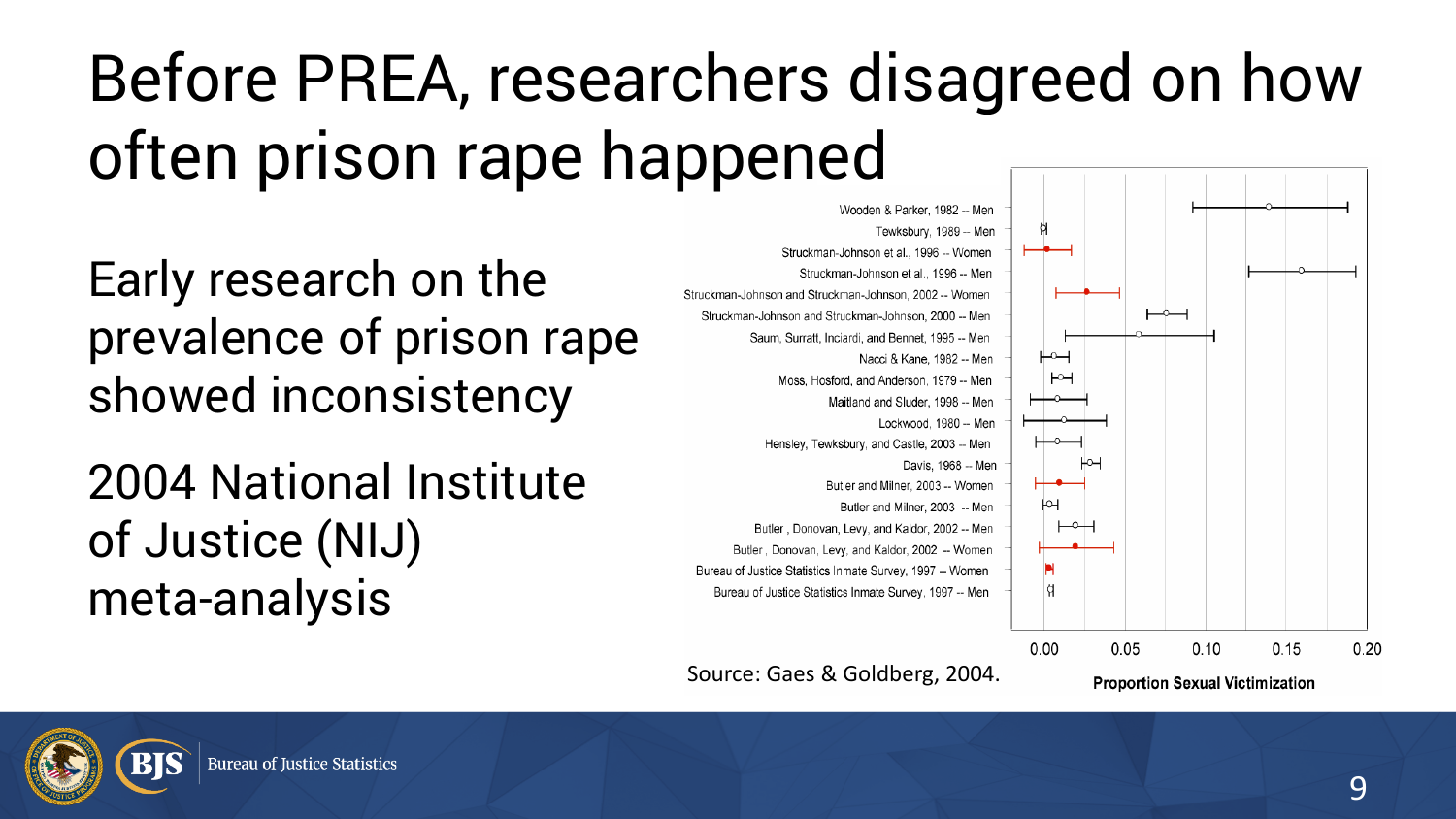#### BJS designed PREA studies to address past methodological shortcomings

Large samples representative of facilities and nation

Questions developed using expert feedback and cognitive testing

Touch-screen Audio Computer-Assisted Self-Interviewing (ACASI) instrument in English and Spanish

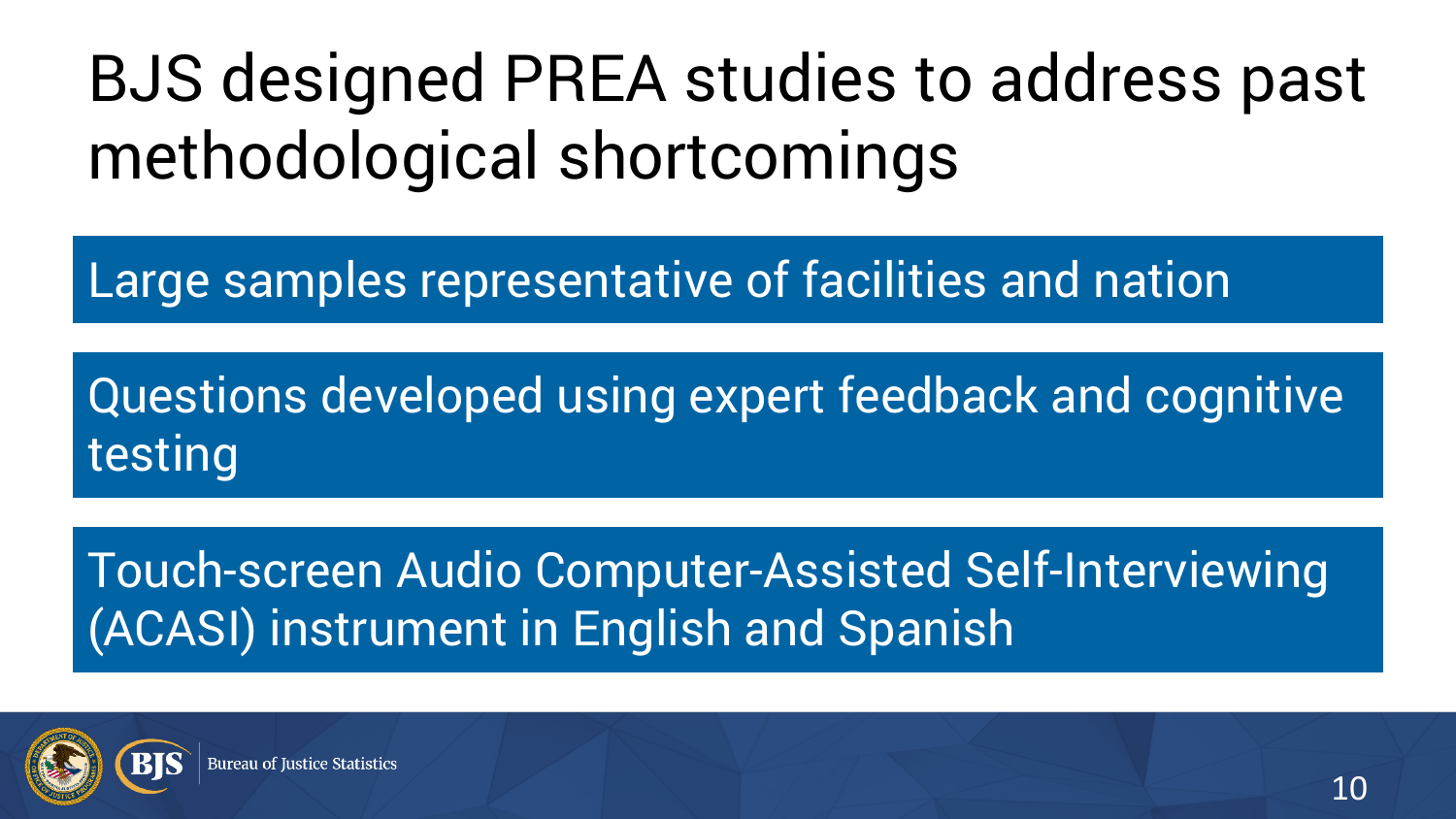#### BJS measures prison rape through several methods



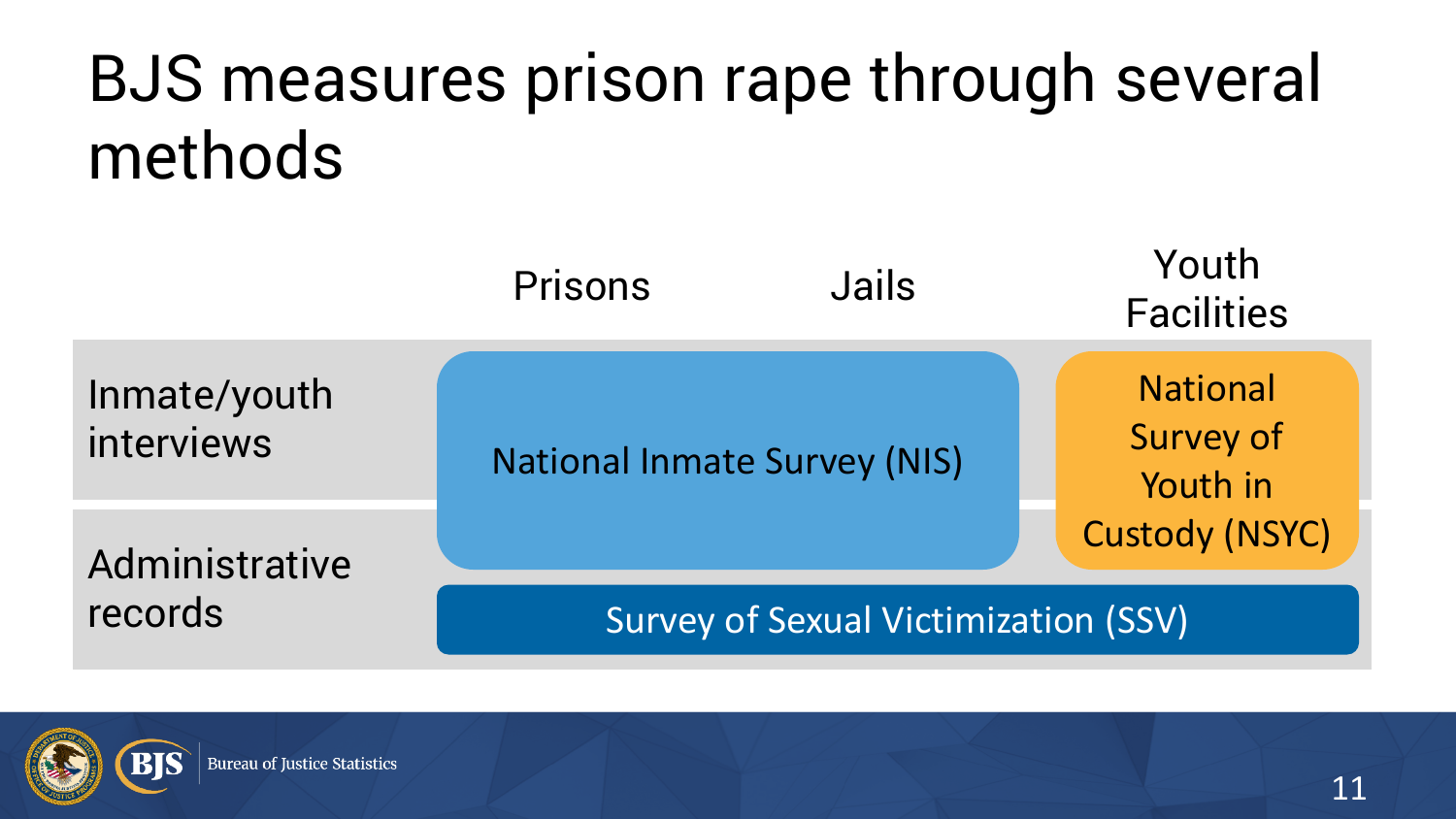#### BJS has collected PREA data annually since 2004



2004 2005 2006 2007 2008 2009 2010 2011 2012 2013 2014 2015 2016 2017 2018 2019 2020 2021

PREA Standards implemented

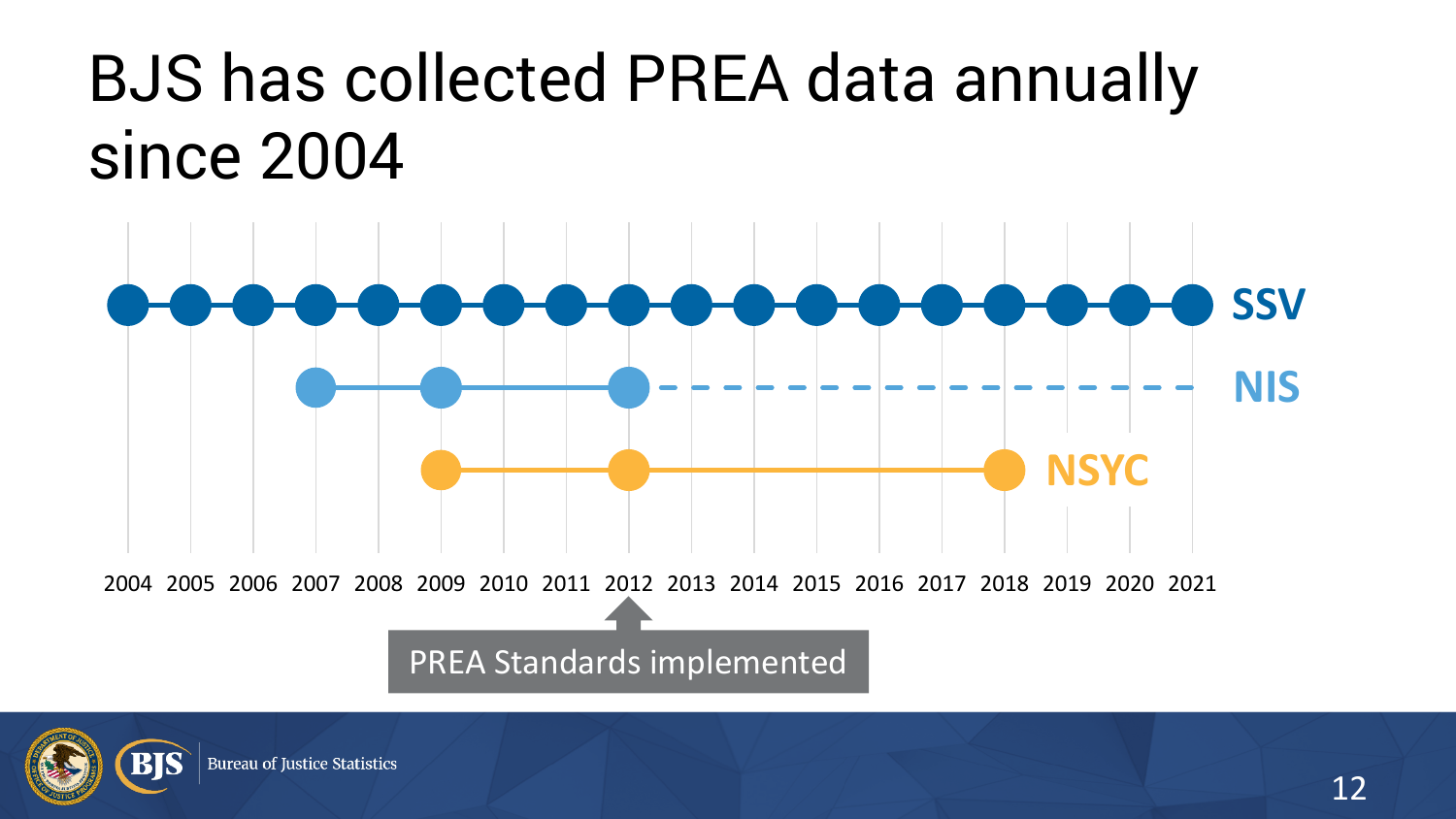**National Survey of Youth in Custody** Findings and Updates from the Latest Survey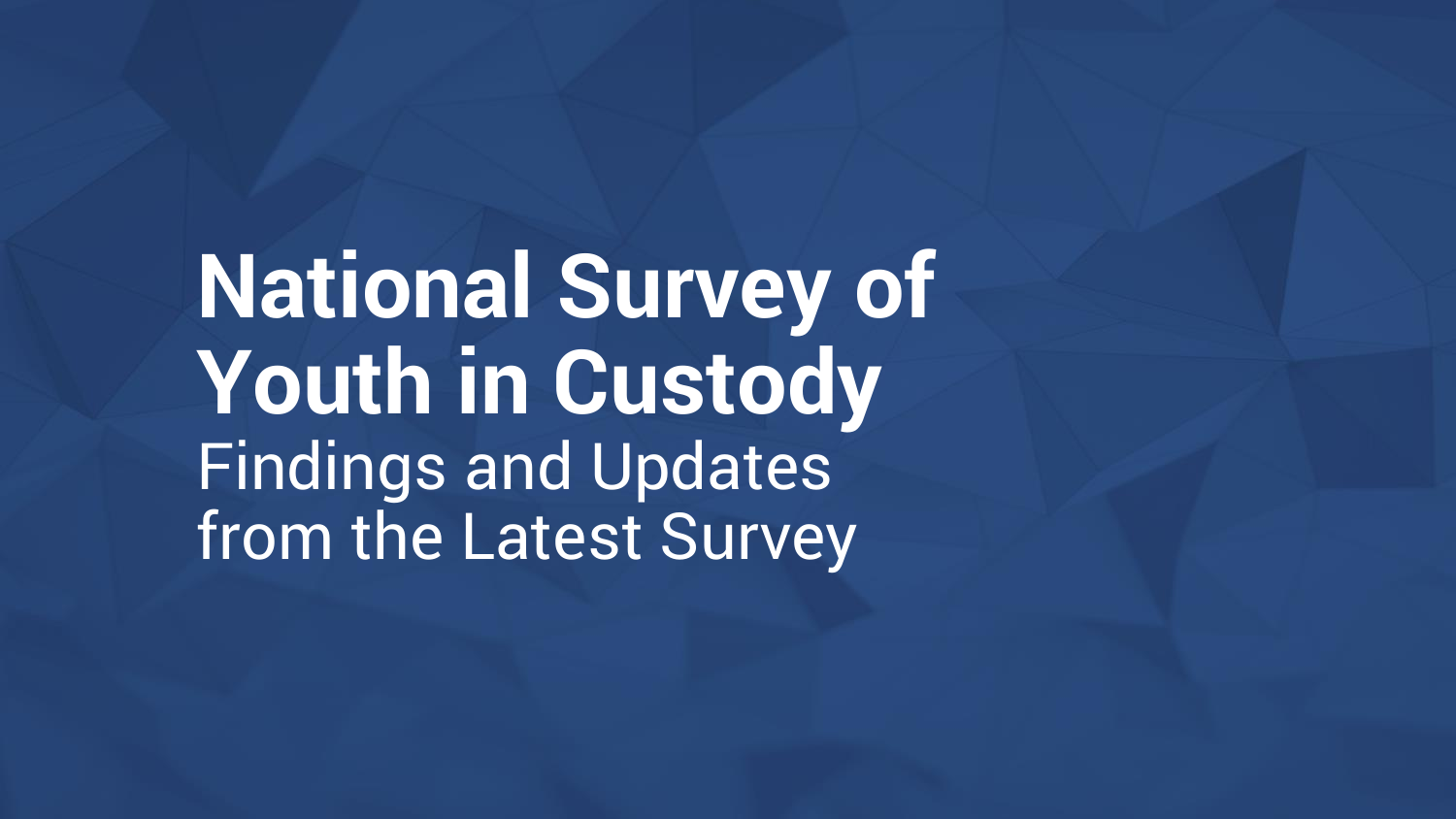#### The National Survey of Youth in Custody (NSYC) fulfills the requirements of PREA in juvenile facilities

Data collected directly from youth in a private setting using a self-administered survey

BJS conducted the NSYC in 2008-09, 2012, and 2018

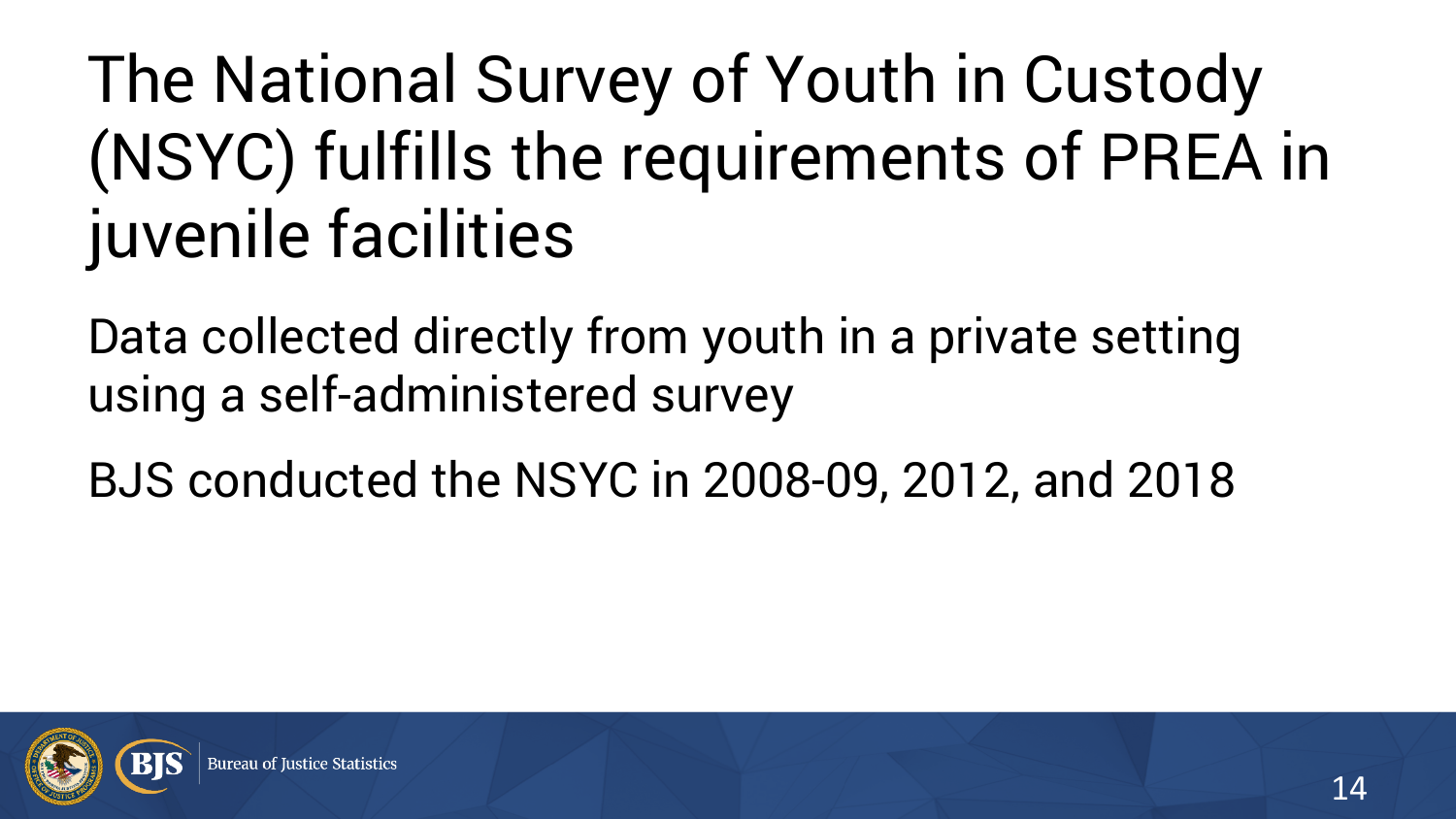#### These data come primarily from NSYC-3

Conducted in 327 facilities that housed juveniles

Sexual victimization survey completed by 6,049 youth

Two-part survey asks about:

- 1. Sexual victimization in the 12 months prior to the survey
- 2. The most recent incident from the highest-ranked seriousness category

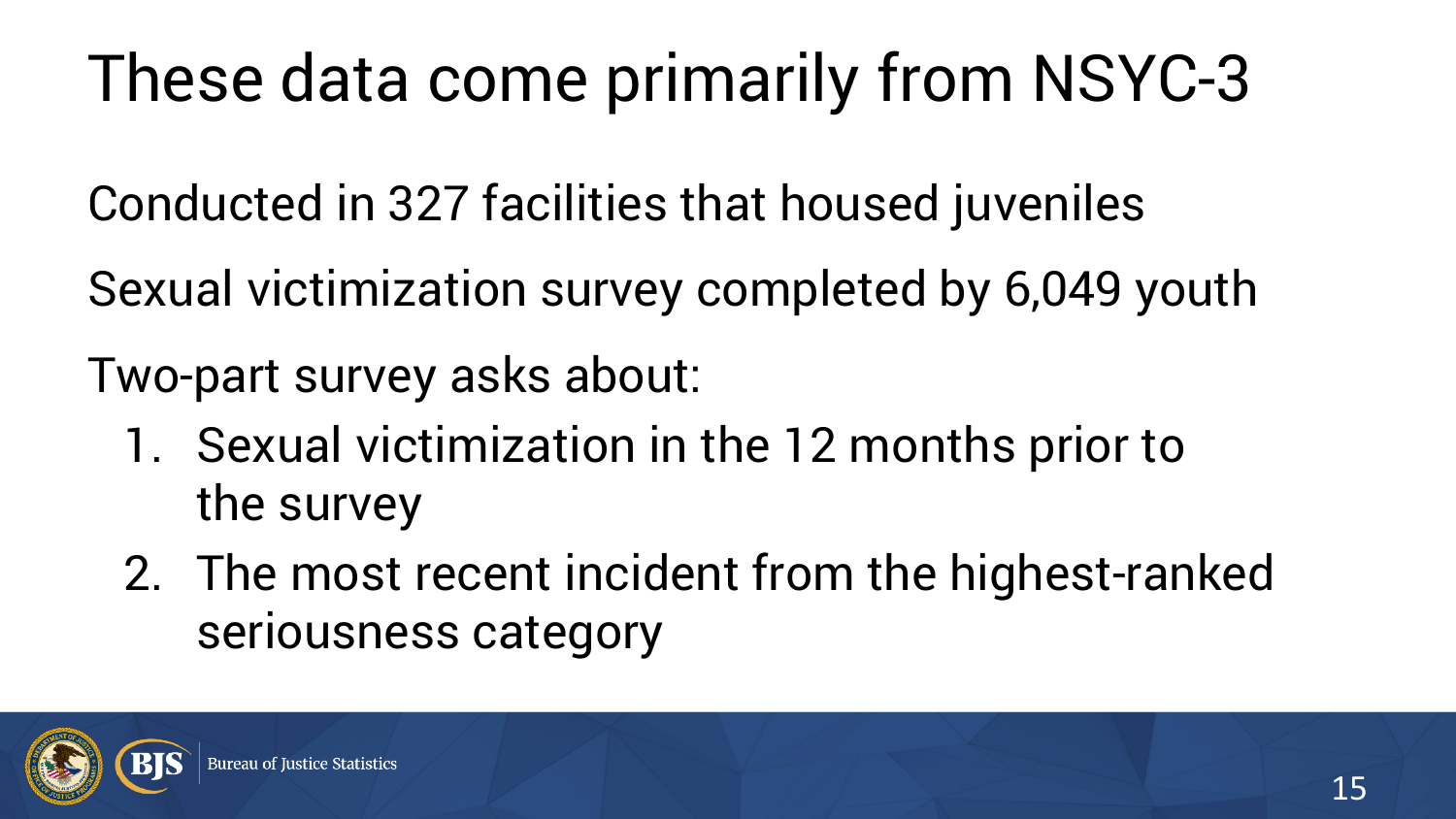## **OVERALL ESTIMATES OF SEXUAL VICTIMIZATION**

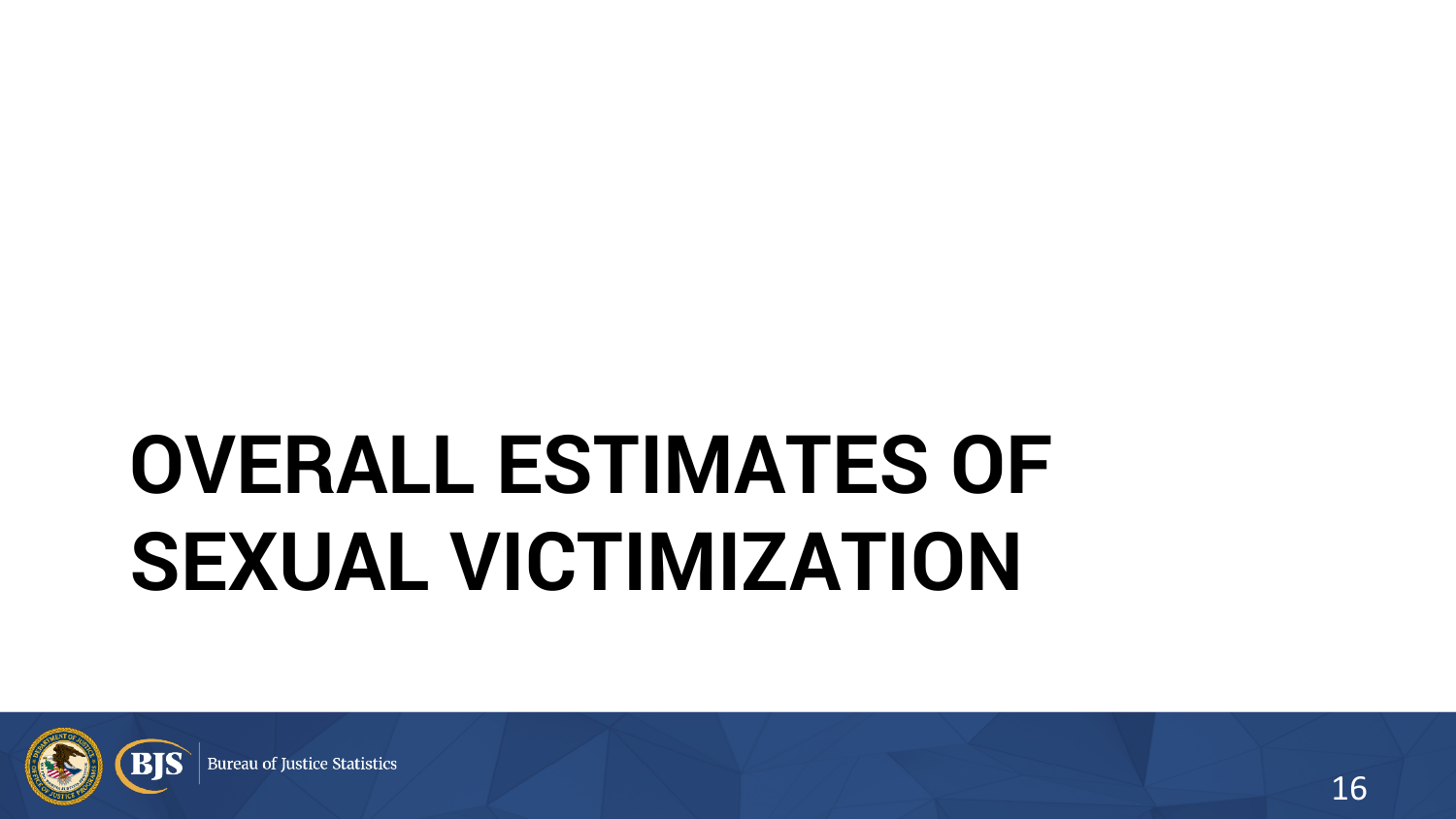#### The percent of youth reporting sexual victimization has decreased each survey



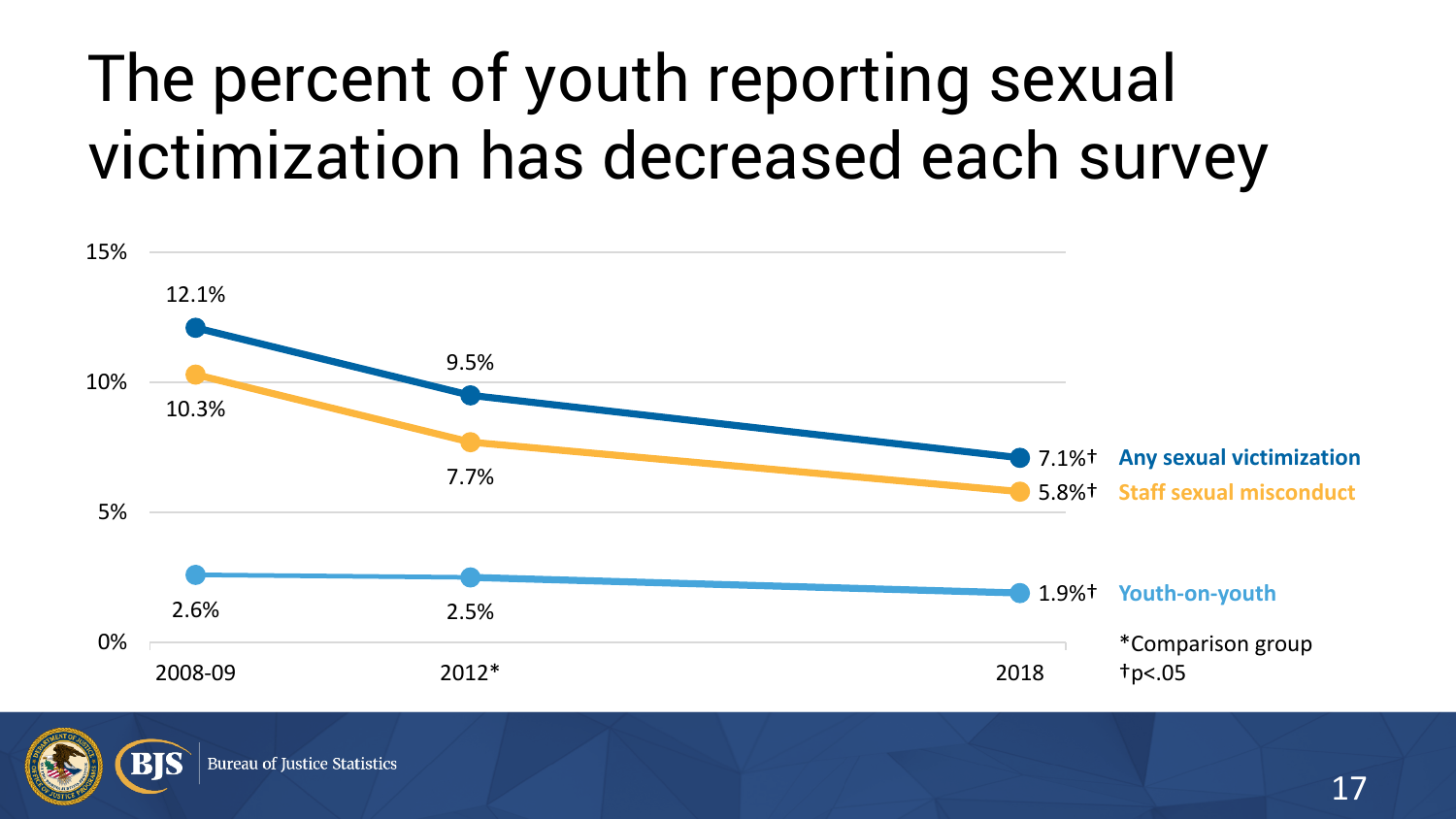### **YOUTH CHARACTERISTICS**



**Bureau of Justice Statistics**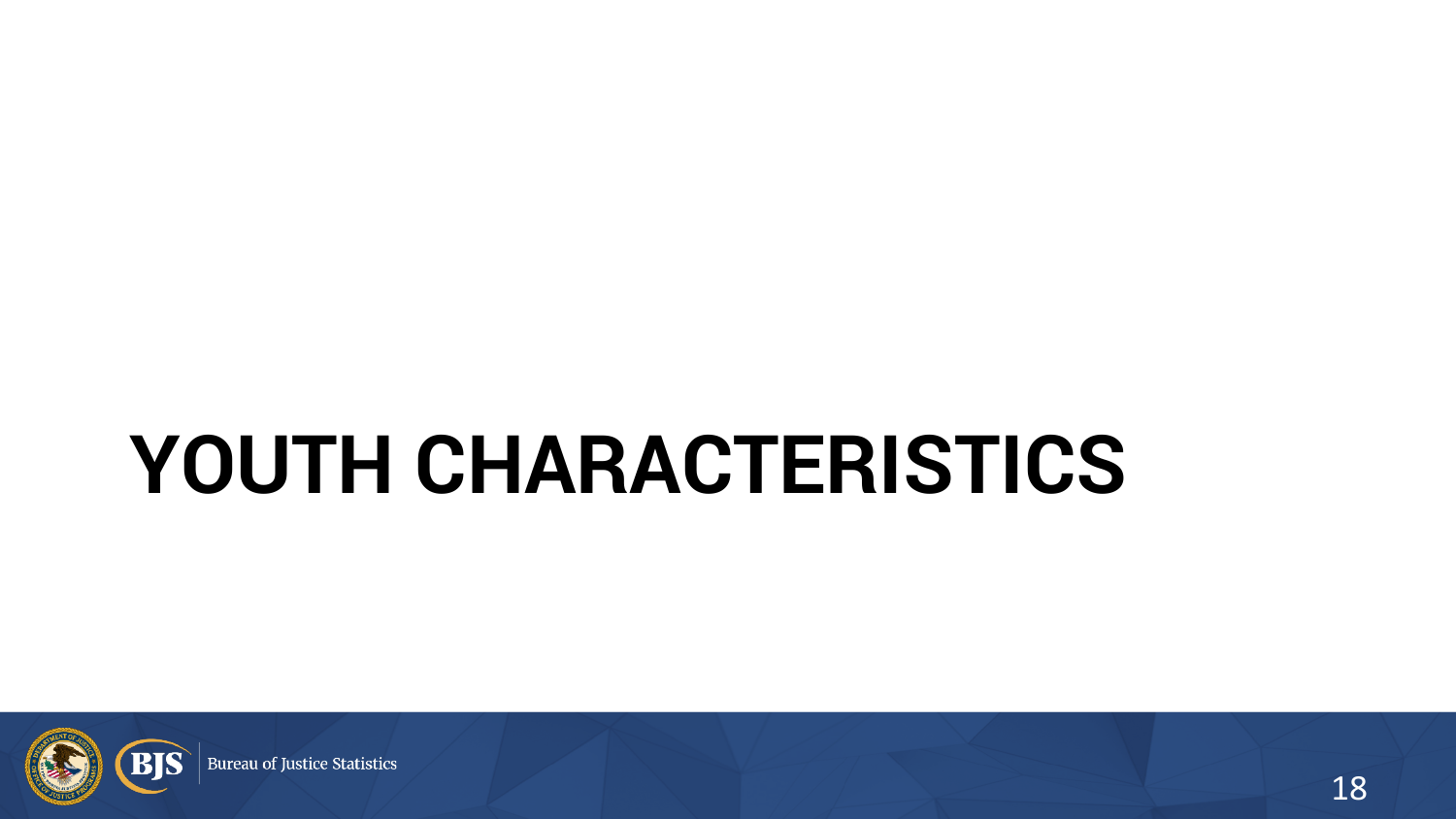#### More **male youth** report staff sexual misconduct while **female youth** report more youth-on-youth sexual victimization





20%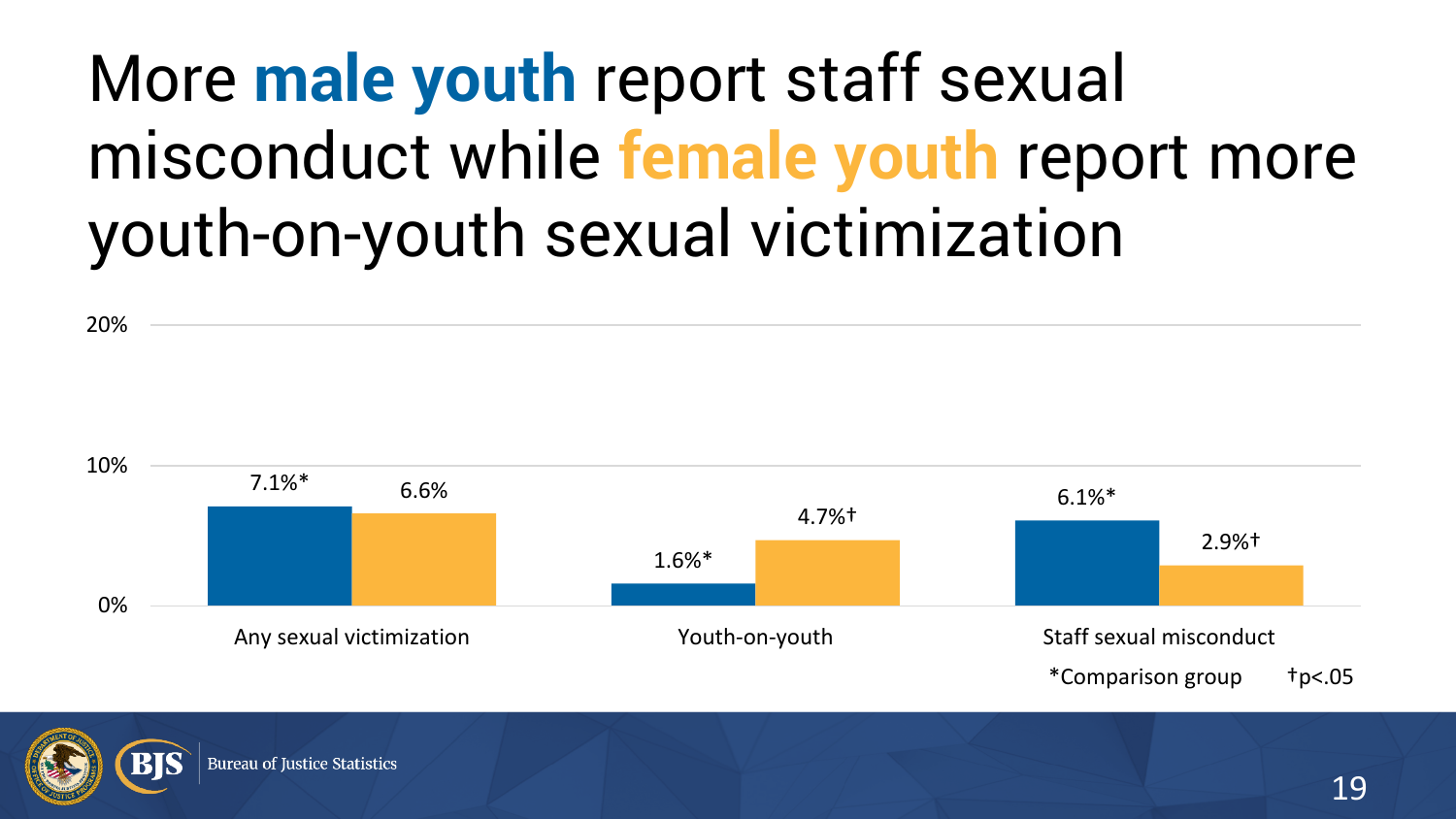#### **LGB+ youth** report much more youth-onyouth sexual victimization than **heterosexual youth**



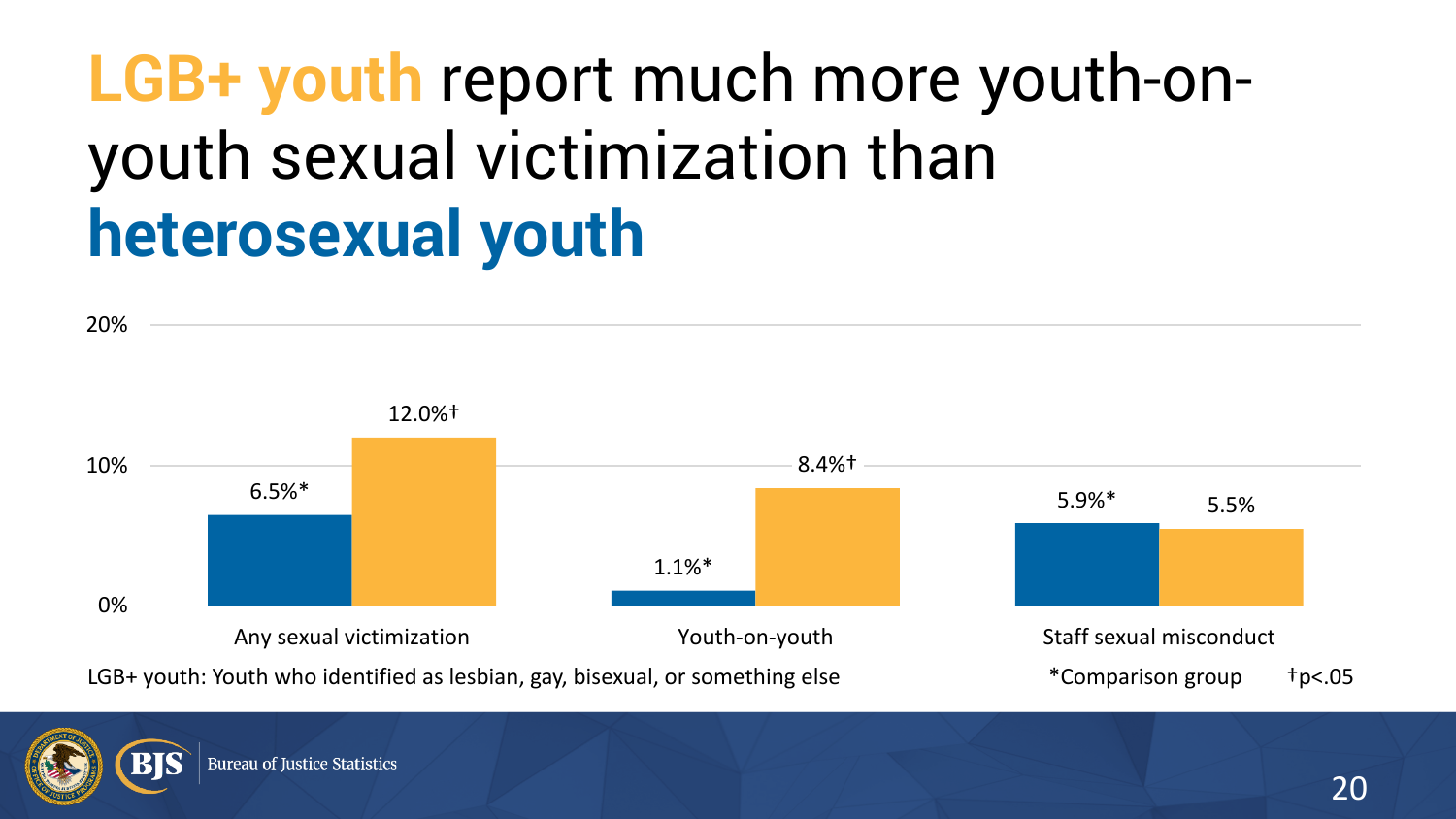#### Nearly nine times as many **transgender youth** report youth-on-youth sexual victimization than **cisgender youth**



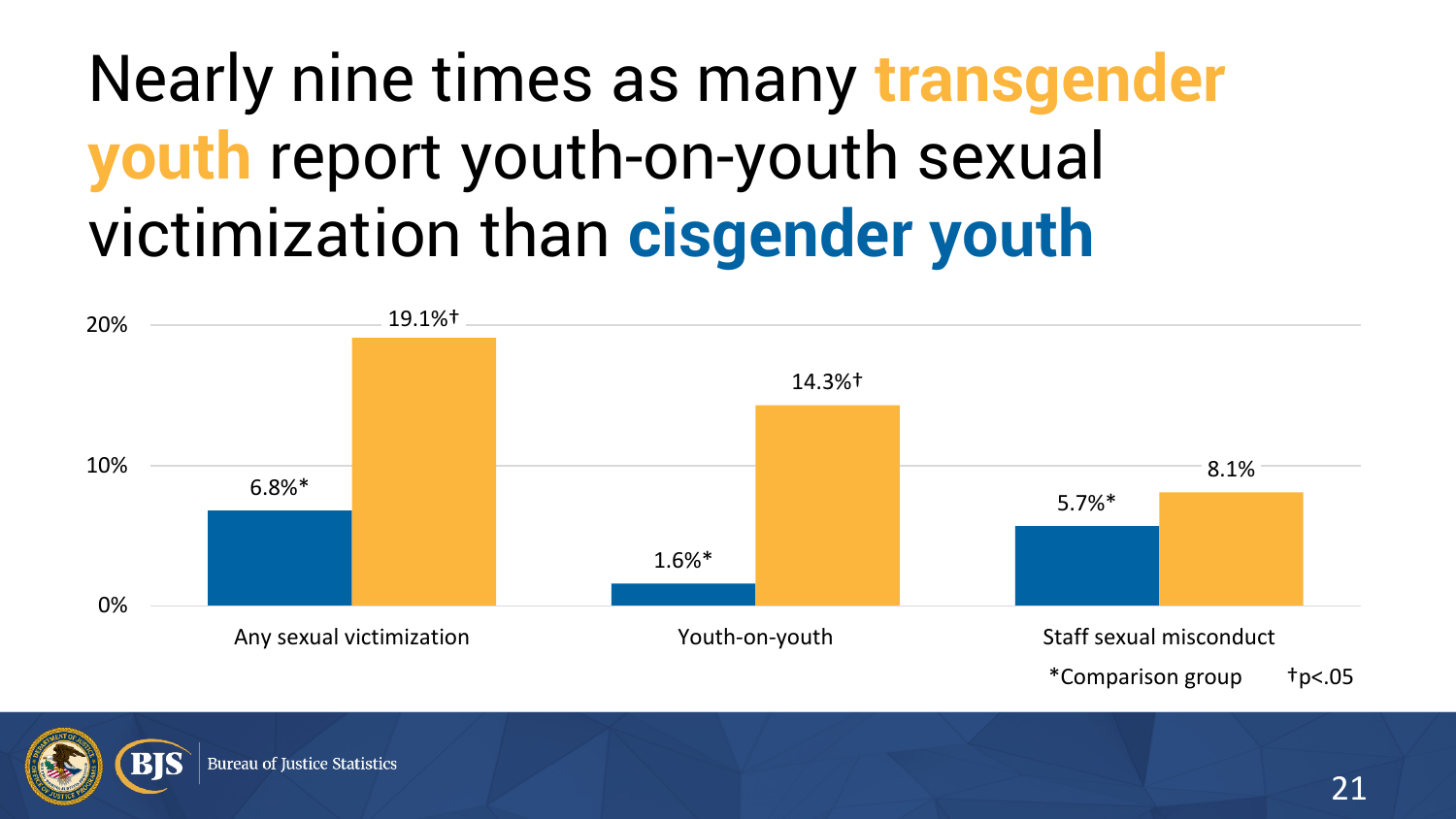#### Youth with a reported disability or mentalhealth condition report **higher rates of sexual victimization** than those without

| Percent of youth<br>$reporting -$      | Disability          |                       | <b>Mental-health condition</b> |                       |
|----------------------------------------|---------------------|-----------------------|--------------------------------|-----------------------|
|                                        | With<br>condition   | Without<br>condition* | With<br>condition              | Without<br>condition* |
| Youth-on-youth sexual<br>victimization | $2.6%$ <sup>†</sup> | 1.2%                  | 2.1%                           | 0.8%                  |
| Staff sexual misconduct                | $6.9%$ <sup>†</sup> | 4.4%                  | $5.9%$ <sup>†</sup>            | 4.0%                  |
|                                        |                     |                       | *Comparison group              | tp<.05                |

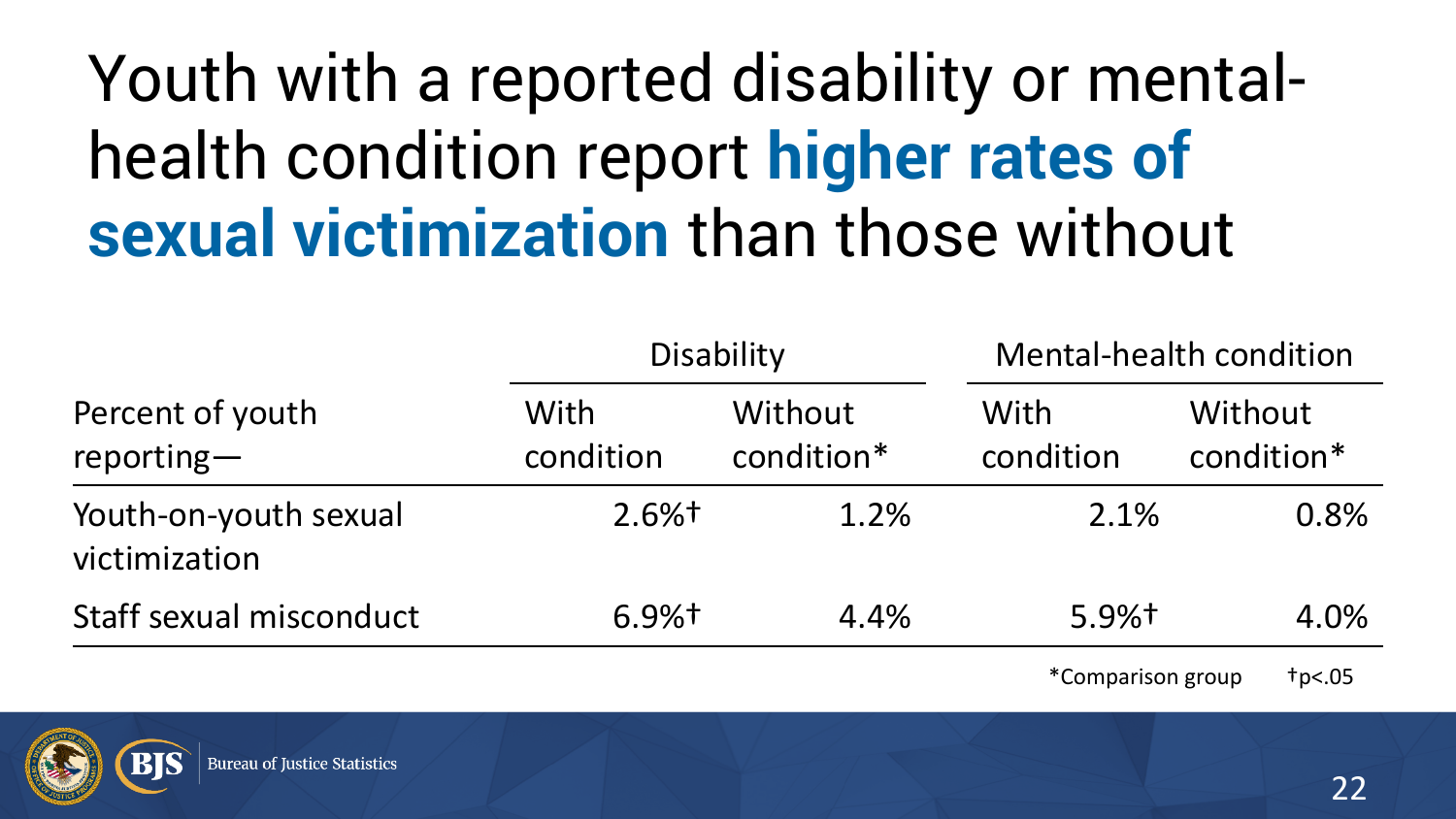#### Youth with prior sexual victimization in another facility were most likely to report all types of sexual victimization



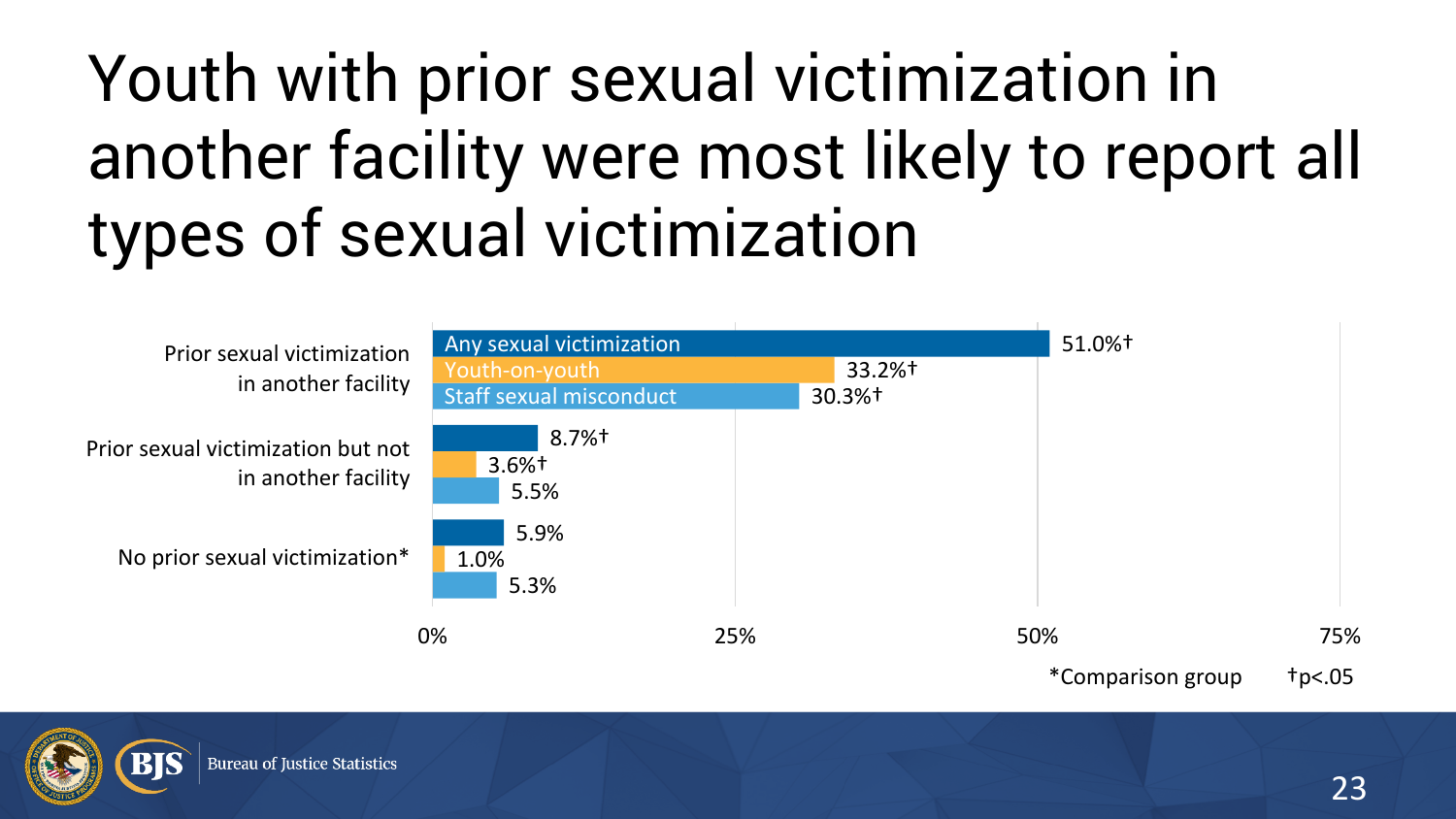## **TIMING OF SEXUAL VICTIMIZATION**

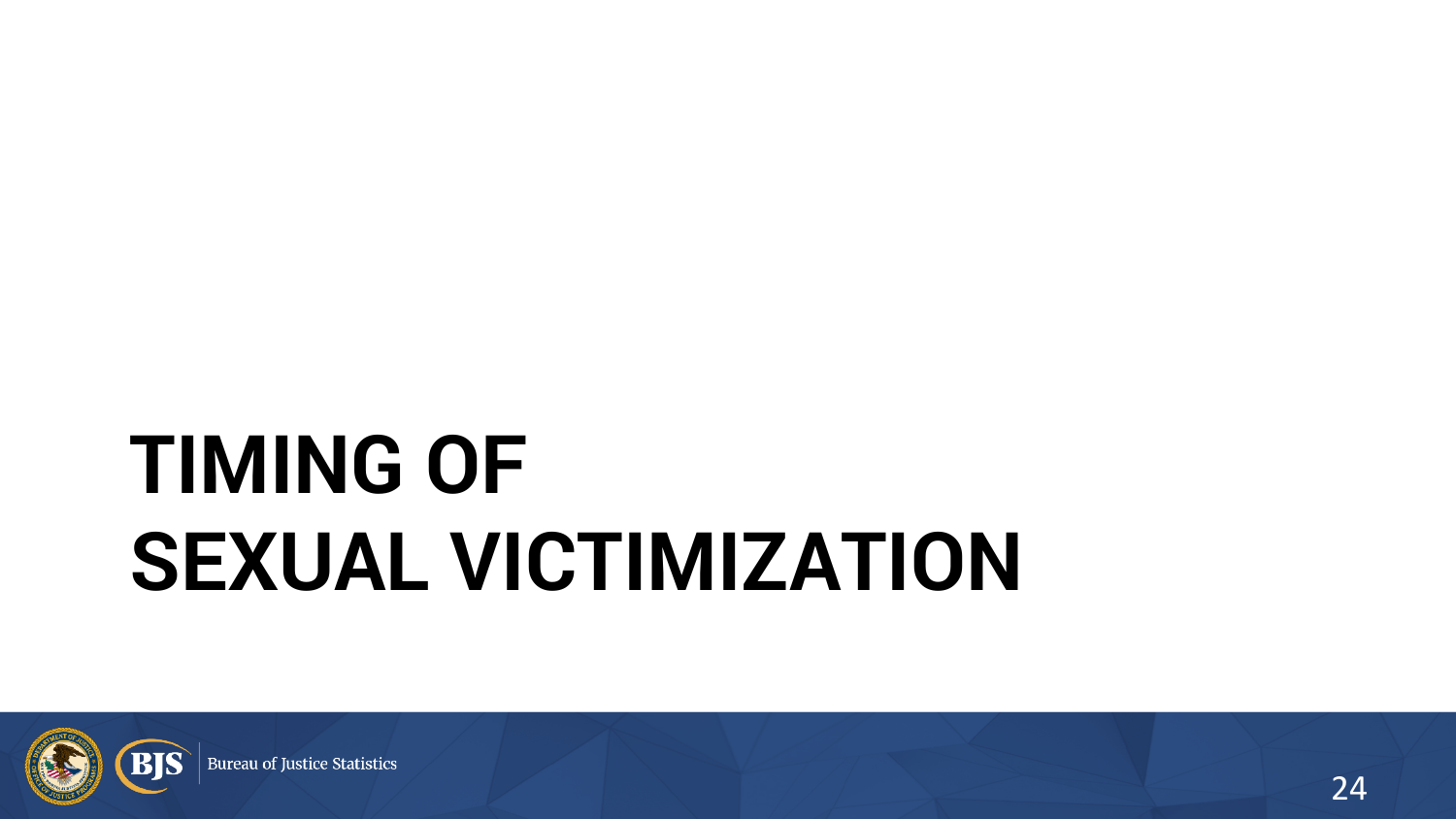#### Youth who have spent **12 months or more** in current facility report more victimization than youth with **less than 6 months**



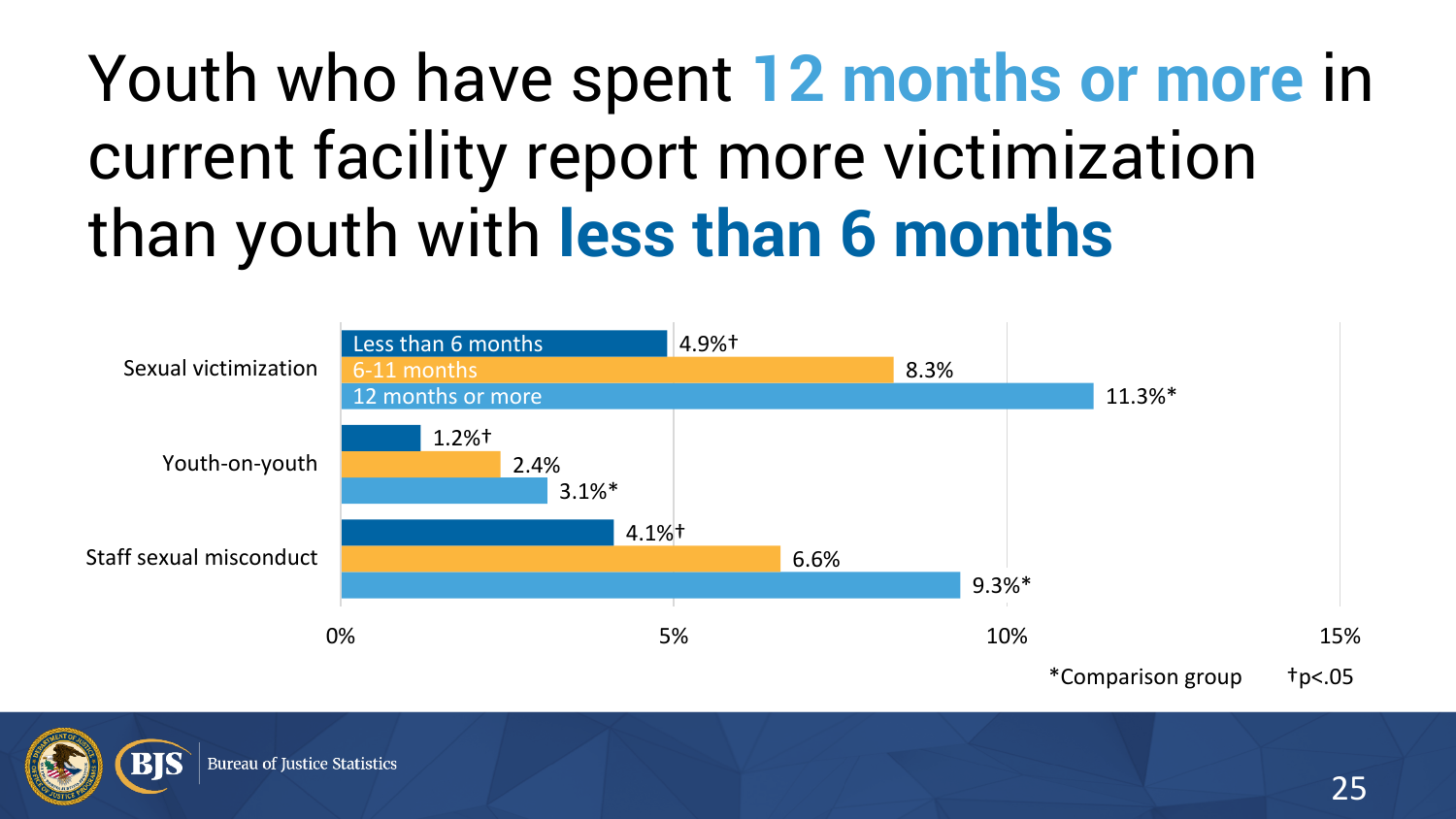#### About half of youth victims reported that they experienced their first victimization during their **first month in the facility**

31.5% 11.4% 23.5% 14.4% 8.9% 0% 10% 20% 30% 40% 35.2% 7.8% 20.5% 17.8% 12.1% 40% 30% 20% 10% 0% During first 24 hours During first week (but not first 24 hours) During first month (but not first week) During first 2 months (but not first month) After first 2 months  $50.4\%$  **46.8% 17.8% 17.8% 17.8% 18.9% 18.9% 14.4% 14.4% 14.4% 16.8%** 



Youth-on-youth

Staff sexual misconduct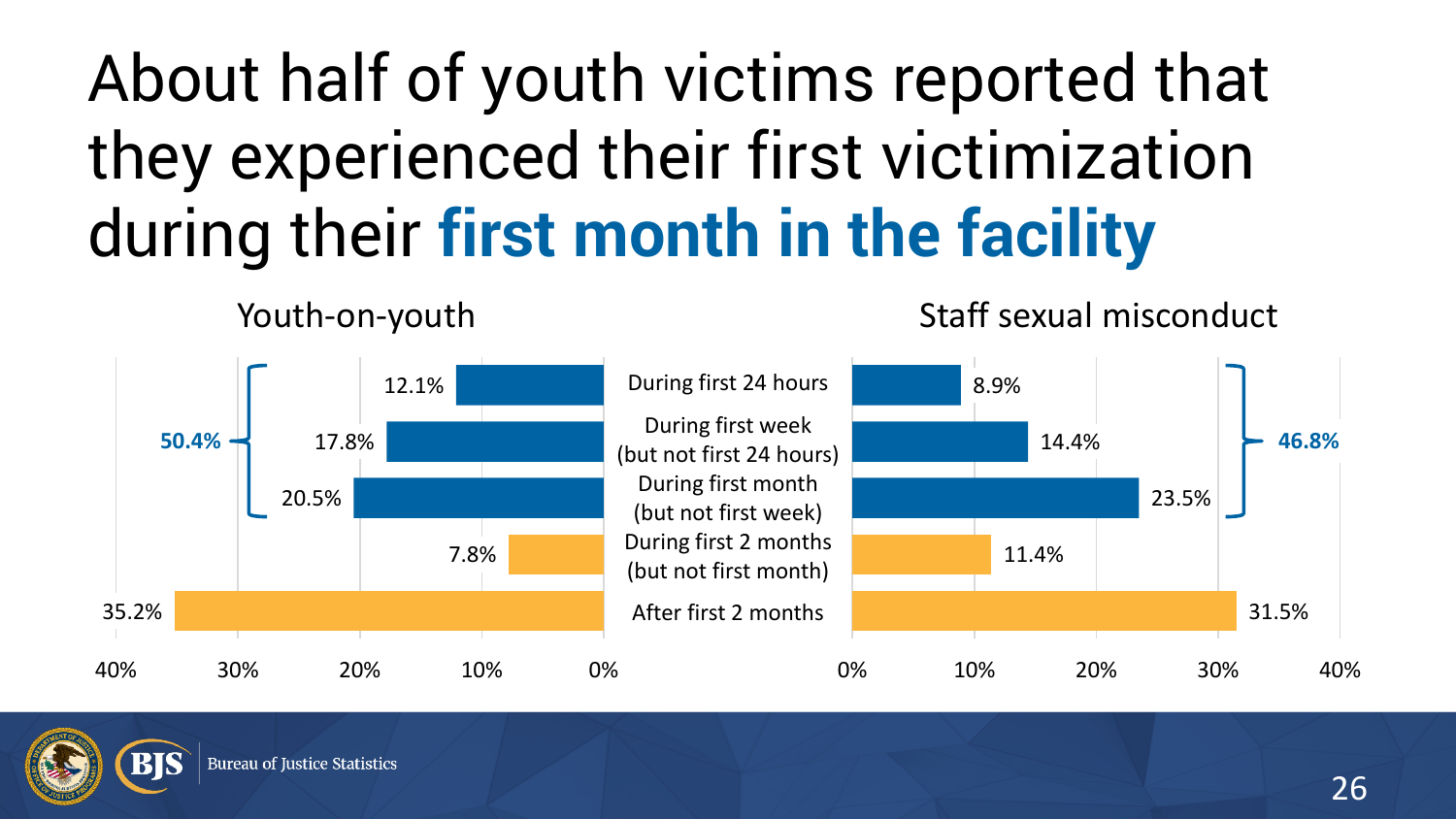### **STAFF SEXUAL MISCONDUCT**



**Bureau of Justice Statistics**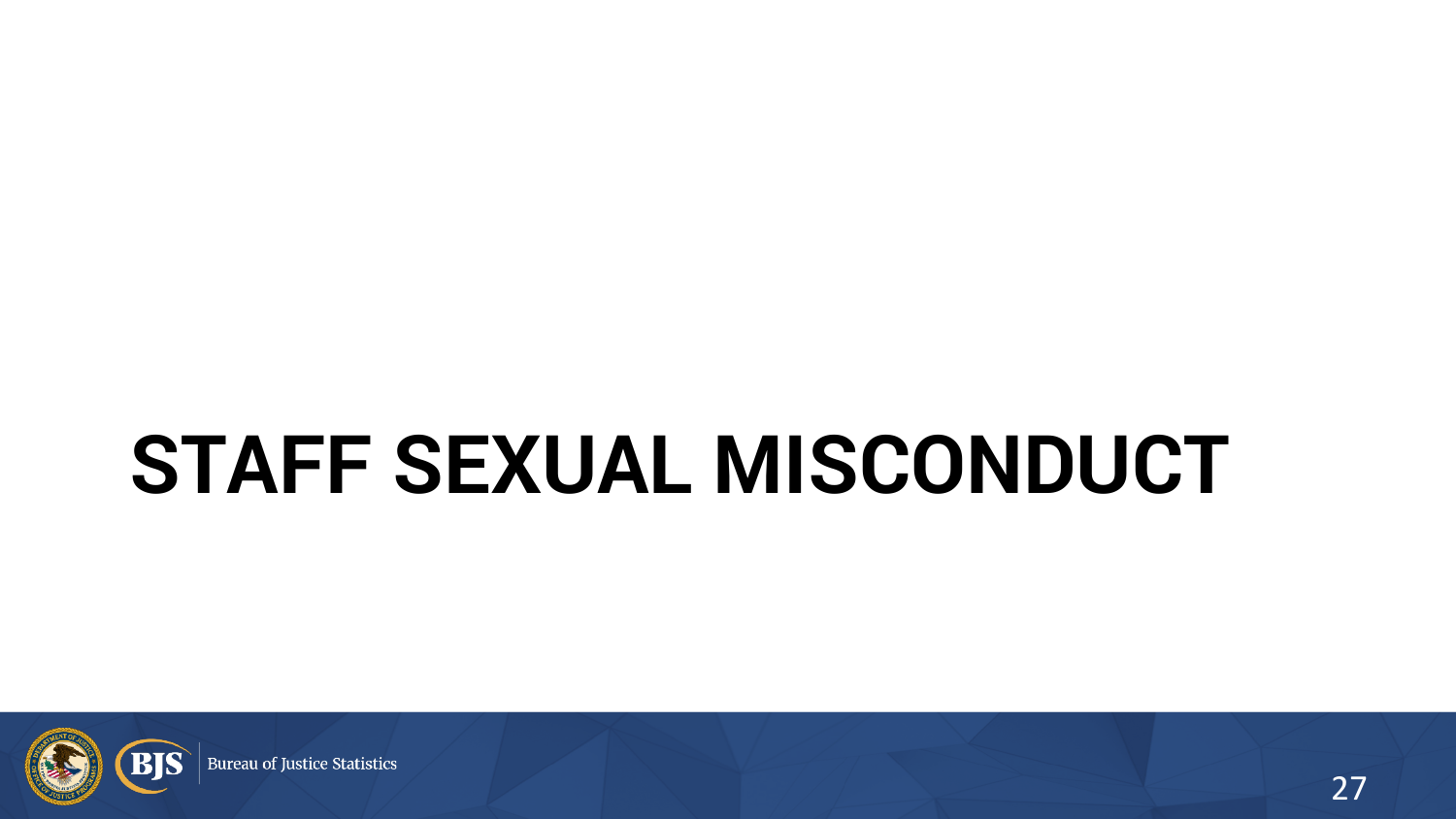#### More **male youth** report staff sexual misconduct while **female youth** report more youth-on-youth sexual victimization

7.1%\* 1.6%\*  $6.6\%$  6.1%\* 4.7%† 2.9%† 0% 10% Any sexual victimization The Staff sexual misconduct Nouth-on-youth Staff sexual misconduct \*Comparison group †p<.05



20%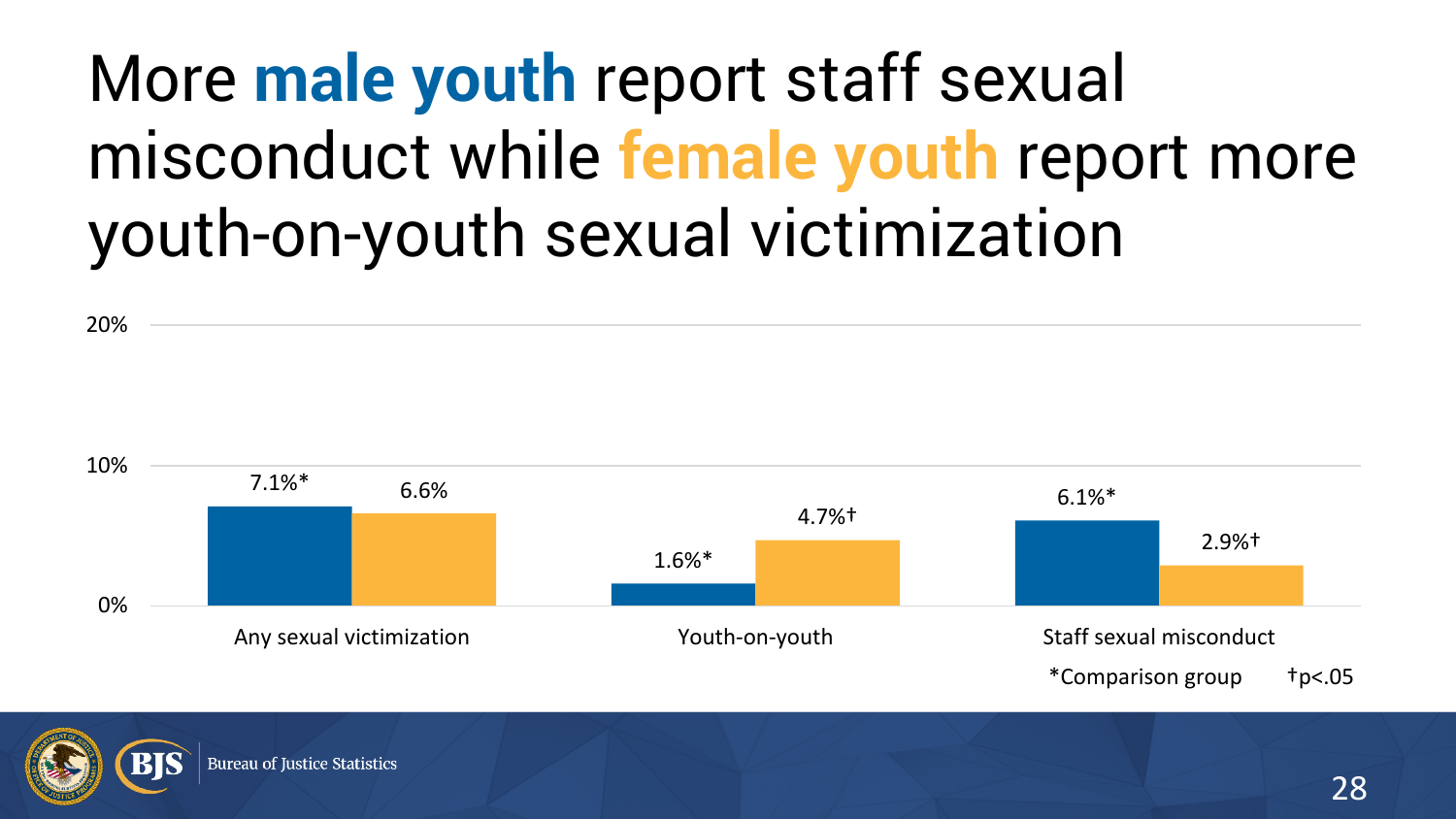#### **Female staff** were perpetrator(s) in over 9 out of 10 most-serious incidents of staff sexual misconduct



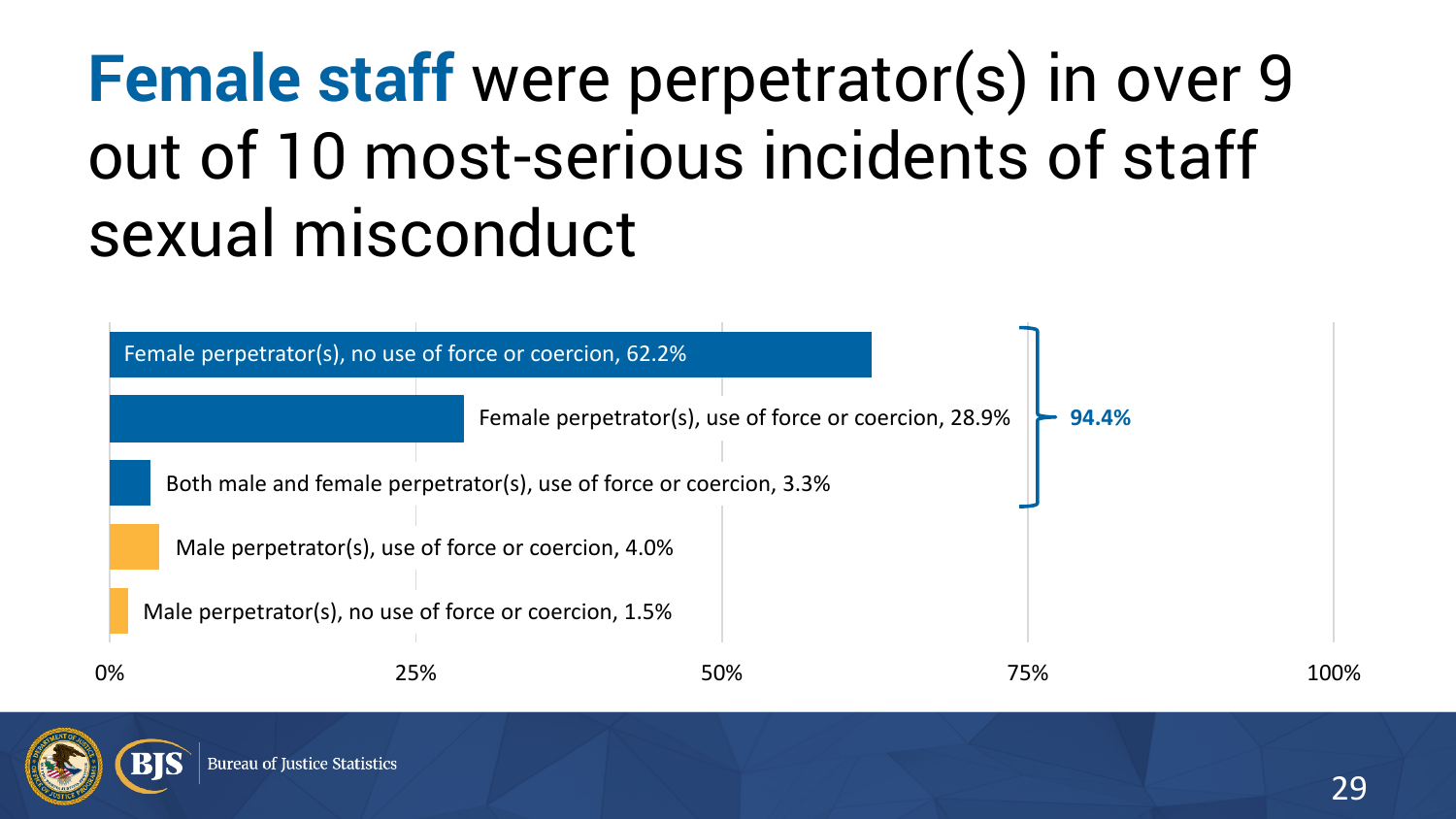#### Percent of victims of staff sexual misconduct reporting prior contact/relationship with staff—

| Staff talked about sex, joked about sex, or shared sexual stories with youth         | 81.9% |
|--------------------------------------------------------------------------------------|-------|
| Staff told youth about personal life outside of work                                 | 76.6% |
| Staff told youth that they felt emotionally close or had special feelings            | 74.4% |
| Staff spent time alone with youth asking not to tell anyone about it                 | 59.0% |
| Staff gave youth money/other special gifts                                           | 54.8% |
| Staff did something else to get youth out of trouble or make things easier for youth | 54.3% |
| Staff gave youth pictures or wrote letters                                           | 49.1% |
| Staff offered youth drugs/cigarettes/alcohol/other items not allowed in facility     | 42.7% |
| Staff offered youth protection from other youth                                      | 16.6% |

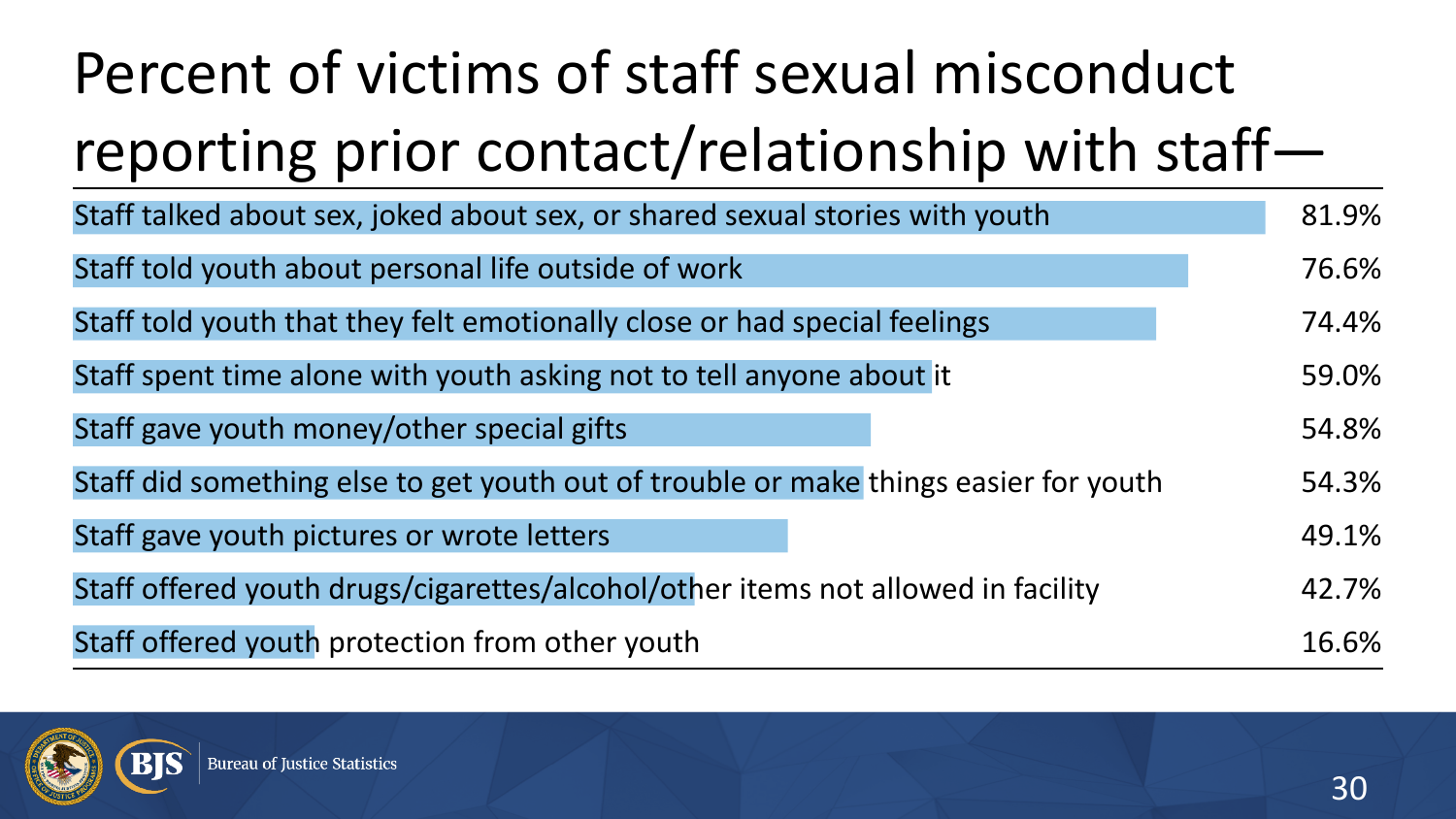#### In most-serious incidents of staff sexual misconduct using force or coercion, staff most often used **non-physical pressure**



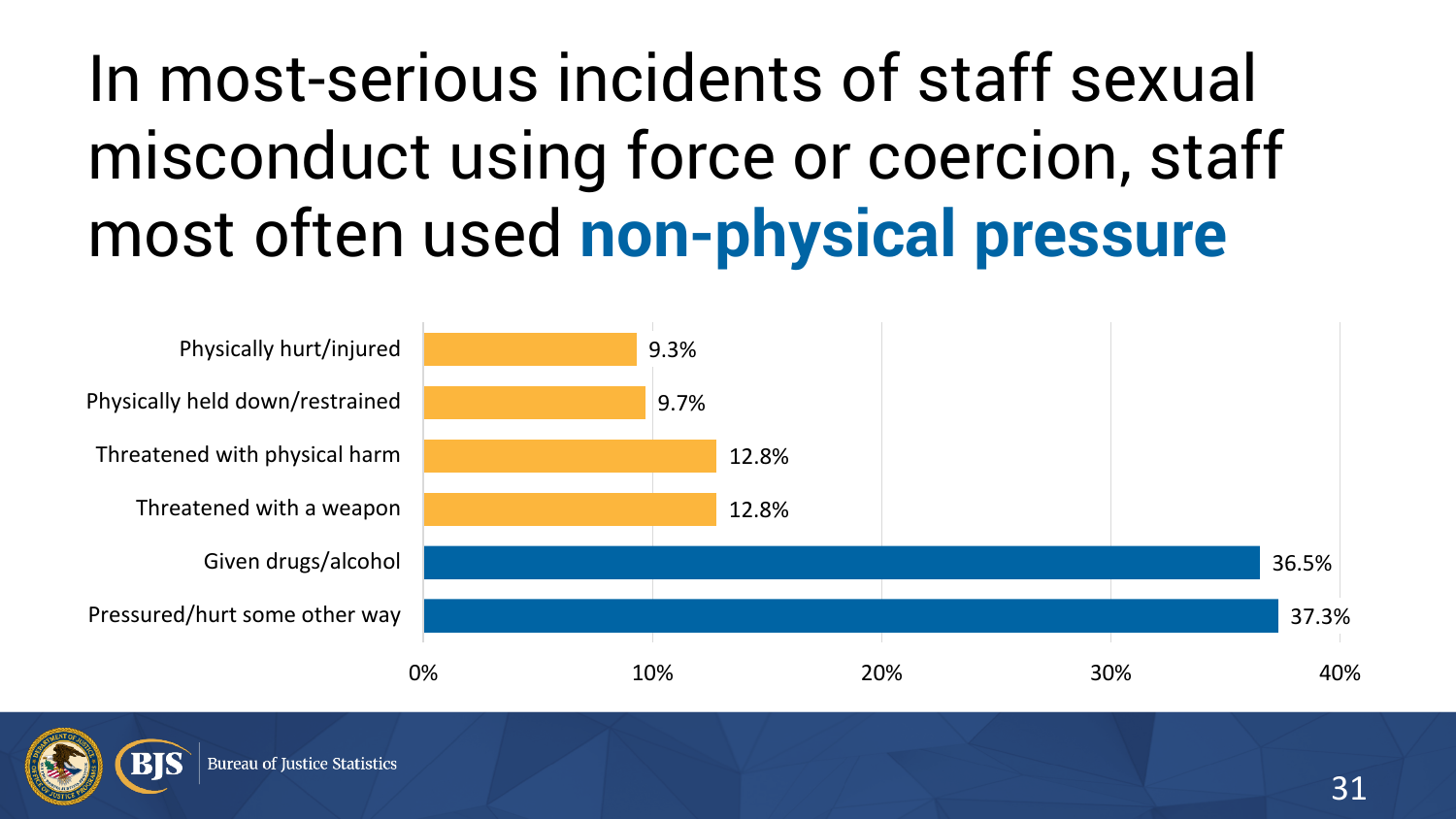#### Nearly all youth who reported staff sexual misconduct reported **no physical injuries**

Staff sexual misconduct

Youth-on-youth

# 96.9%



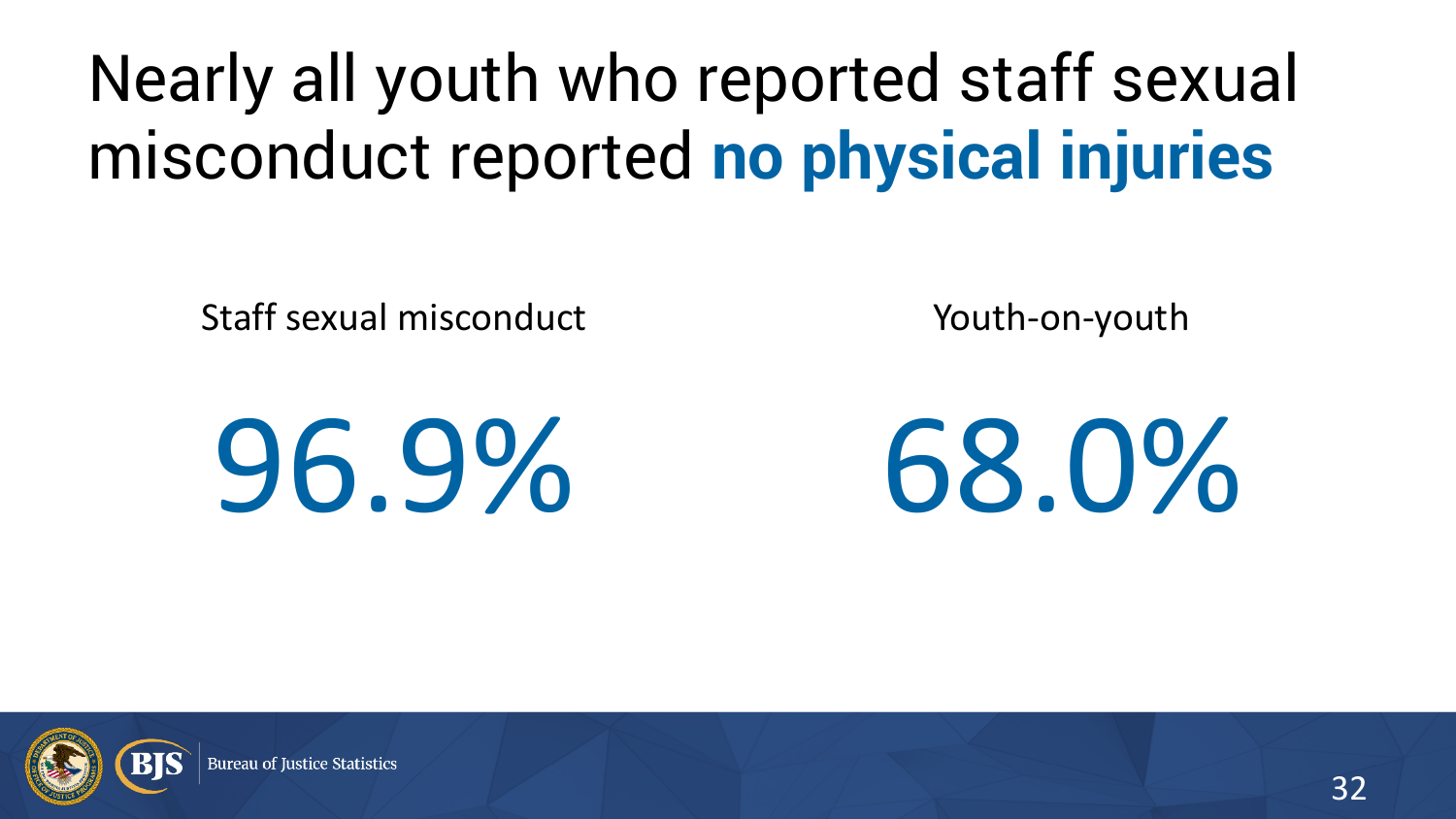Closing and Next Steps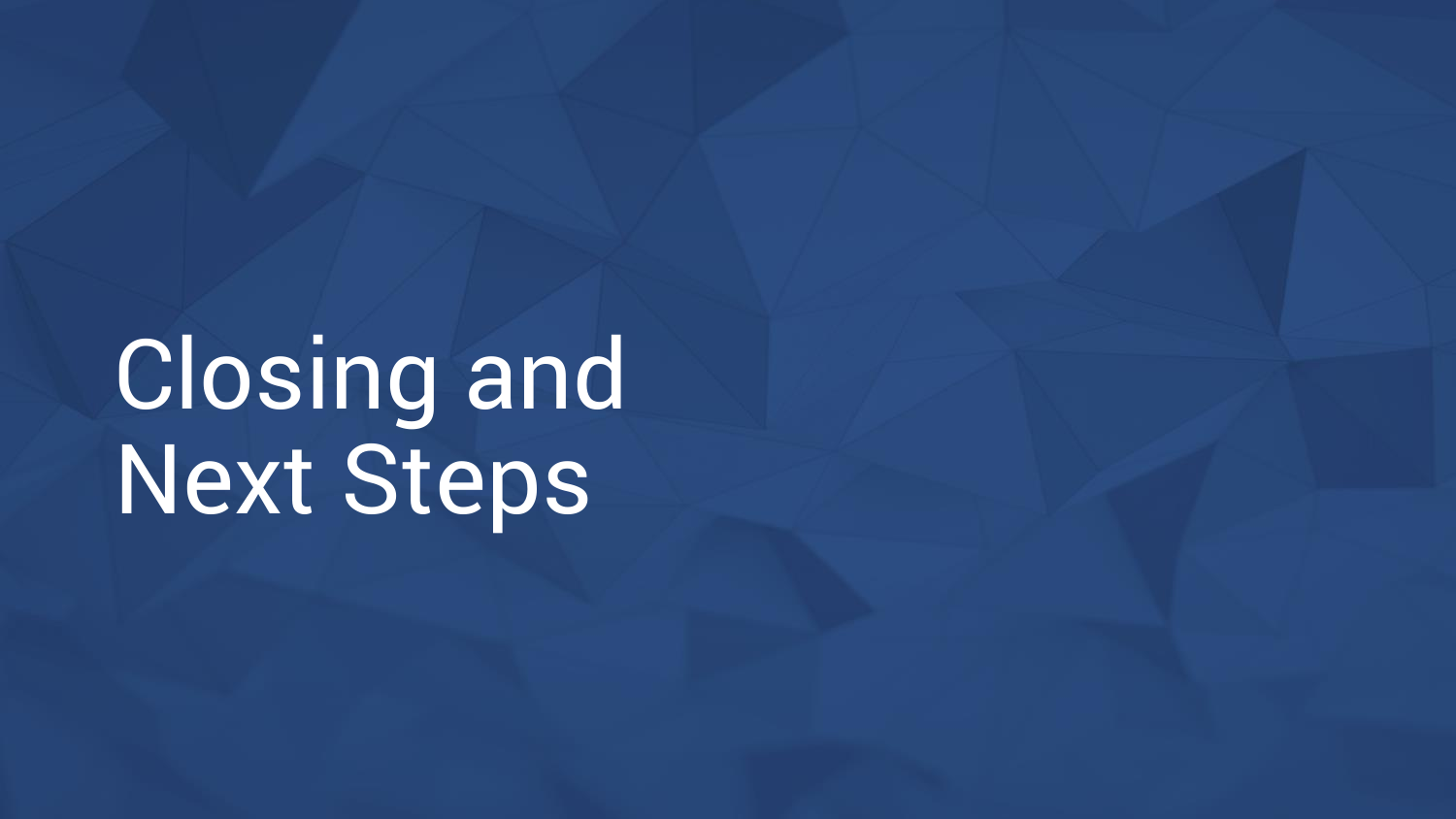#### BJS PREA findings have had direct impacts on the field

Included in correctional trainings on prison rape

Used in state special investigations

#### Informed the creation of the PREA standards



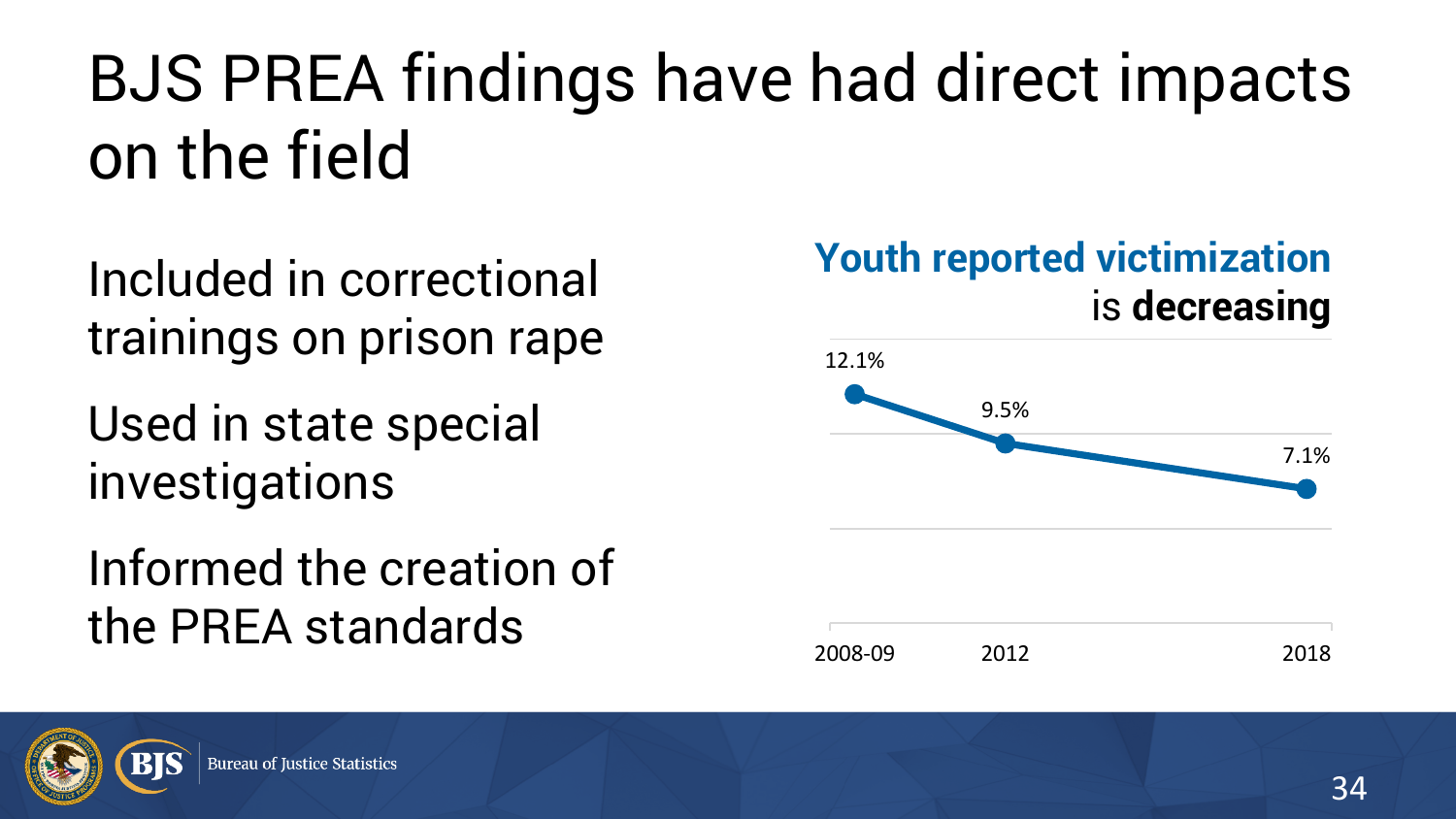#### What's next for NSYC?

Report on facility characteristics of sexual victimization

Report on alcohol and drug use patterns of youth in juvenile facilities

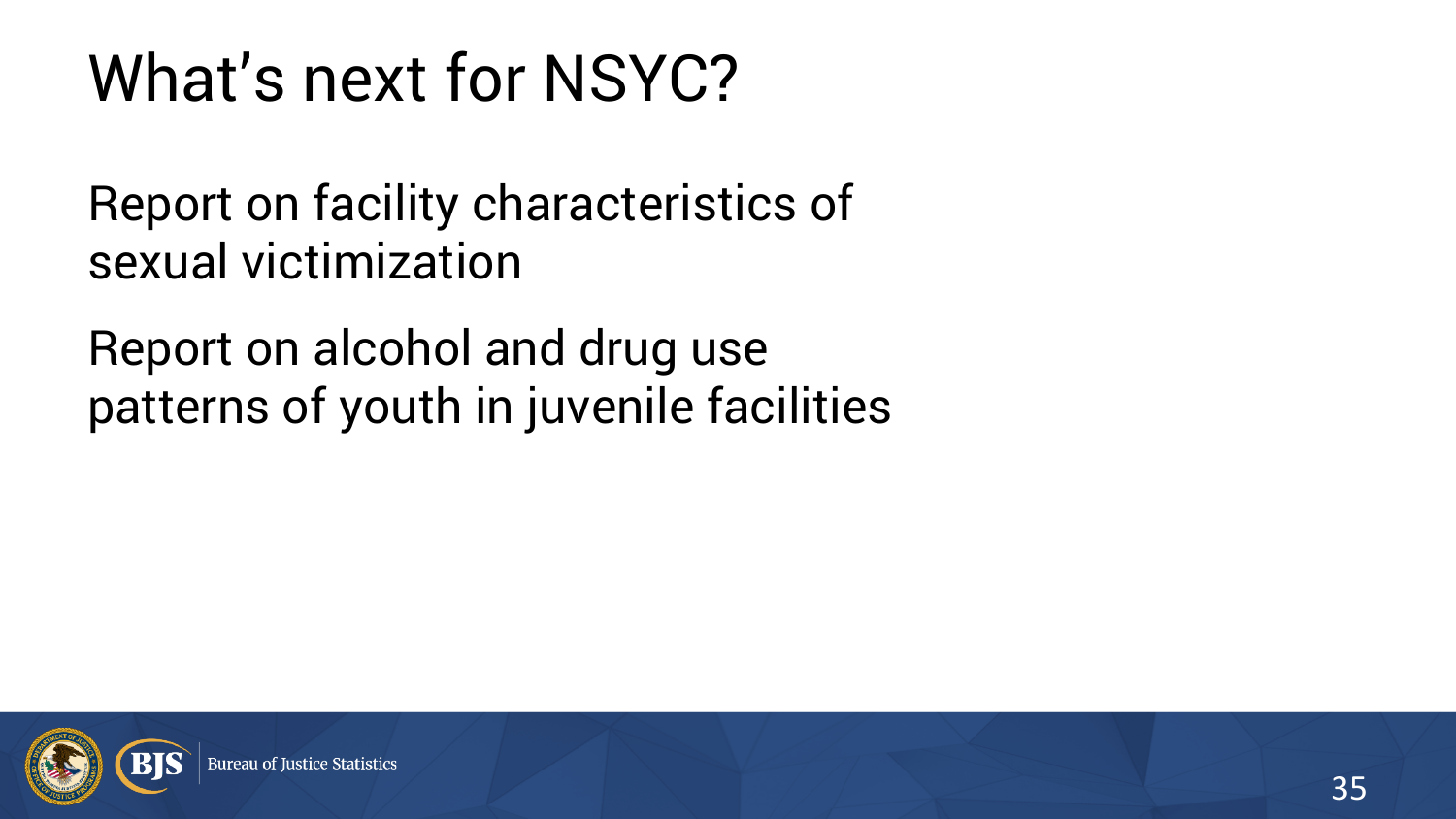#### Recent NSYC Reports

- Sexual Victimization Reported by Youth in Juvenile Facilities, 2018: [https://bjs.ojp.gov/library/publications/sexual-victimization-reported](https://bjs.ojp.gov/library/publications/sexual-victimization-reported-youth-juvenile-facilities-2018)youth-juvenile-facilities-2018
- Sexual Victimization Reported by Youth in Juvenile Facilities, 2018 [Supplemental Tables: https://bjs.ojp.gov/library/publications/sexual](https://bjs.ojp.gov/library/publications/sexual-victimization-reported-youth-juvenile-facilities-2018-supplemental)victimization-reported-youth-juvenile-facilities-2018-supplemental
- Victim, Perpetrator, and Incident Characteristics of Sexual Victimization of Youth in Juvenile Facilities, 2018 - Statistical Tables: [https://bjs.ojp.gov/library/publications/victim-perpetrator-and](https://bjs.ojp.gov/library/publications/victim-perpetrator-and-incident-characteristics-sexual-victimization-youth)incident-characteristics-sexual-victimization-youth